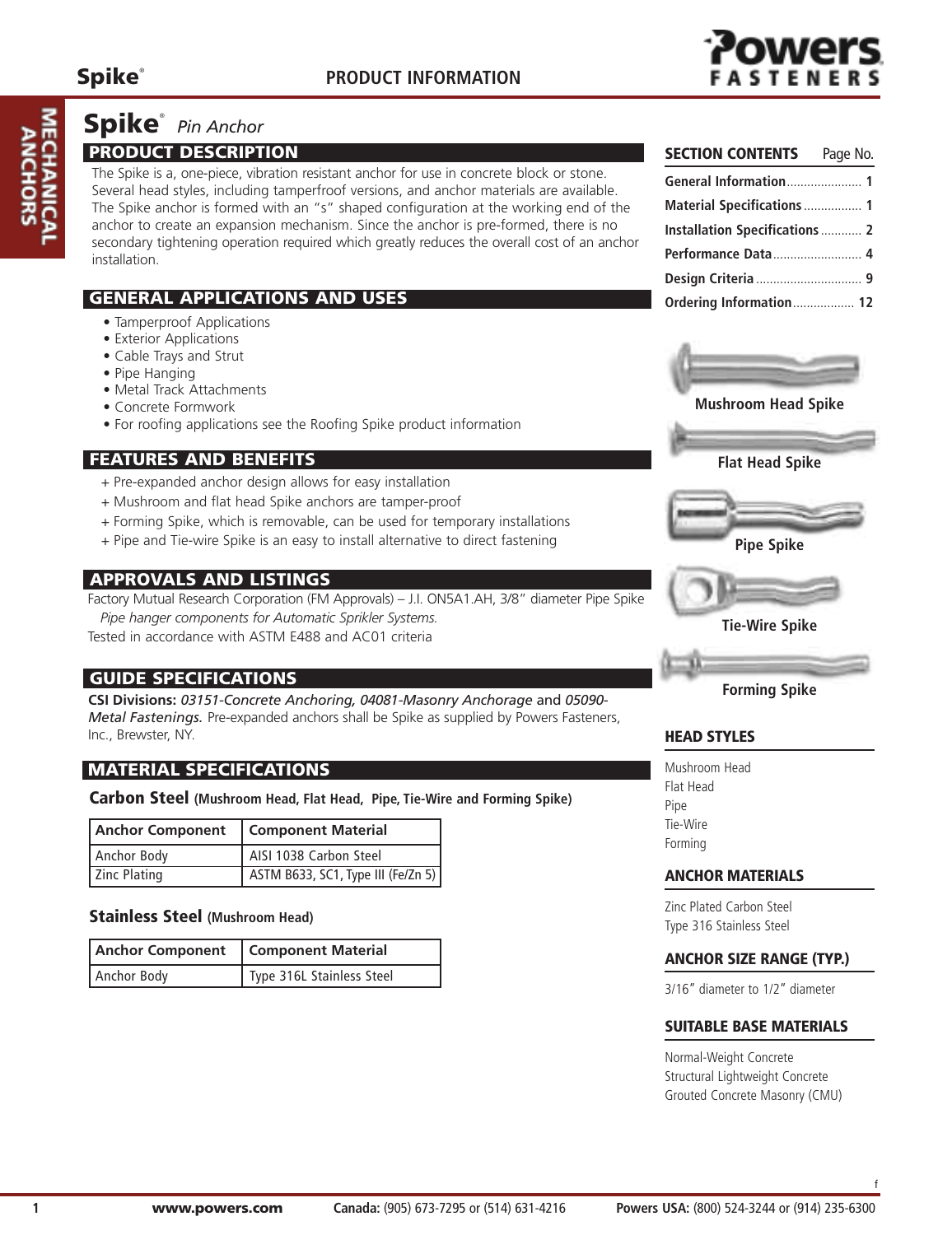## **INSTALLATION SPECIFICATIONS**

#### **Mushroom Head Carbon Steel Spike**

|                                      |       | Nominal Anchor Size, d |      |         |  |  |  |  |
|--------------------------------------|-------|------------------------|------|---------|--|--|--|--|
| l Dimension                          | 3/16" | 1/4"                   | 3/8" | $1/2$ " |  |  |  |  |
| ANSI Drill Bit Size, $d_{bit}$ (in.) | 3/16  | 1/4                    | 3/8  | 1/2     |  |  |  |  |
| Fixture Clearance Hole, $d_h$ (in.)  | 1/4   | 5/16                   | 7/16 | 9/16    |  |  |  |  |
| Head Height (in.)                    | 7/64  | 7/64                   | 7/32 | 1/4     |  |  |  |  |
| Head Size, O.D. (in.)                | 7/16  | 1/2                    | 3/4  |         |  |  |  |  |

#### **Mushroom Head Stainless Steel Spike**

|                                      |       | Nominal Anchor Size, d |      |
|--------------------------------------|-------|------------------------|------|
| l Dimension                          | 3/16" | 1/4"                   | 3/8" |
| ANSI Drill Bit Size, $d_{bit}$ (in.) | 3/16  | 1/4                    | 3/8  |
| Fixture Clearance Hole, $d_h$ (in.)  | 1/4   | 5/16                   | 7/16 |
| Head Height (in.)                    | 7/64  | 7/64                   | 7/32 |
| Head Size, O.D. (in.)                | 7/16  | 1/2                    | 3/4  |

### **Flat Head Spike (80°– 82° Head)**

|                                      |       | Nominal Anchor Size, d |
|--------------------------------------|-------|------------------------|
| l Dimension                          | 3/16" | 1/4"                   |
| ANSI Drill Bit Size, $d_{bit}$ (in.) | 3/16  | 1/4                    |
| Fixture Clearance Hole, $d_h$ (in.)  | 1/4   | 5/16                   |
| Head Height (in.)                    | 7/64  | 9/64                   |
| Head Size, O.D. (in.)                | 3/8   |                        |

#### **Pipe Spike**

|                                      | Nominal Anchor Size, d |            |  |  |  |
|--------------------------------------|------------------------|------------|--|--|--|
| <b>Dimension</b>                     | 1/4"                   | 3/8"       |  |  |  |
| ANSI Drill Bit Size, $d_{bit}$ (in.) | 3/16                   | 1/4        |  |  |  |
| <b>UNC Thread Size</b>               | $1/4 - 20$             | $3/8 - 16$ |  |  |  |
| Head Height (in.)                    | 1/2                    | 5/8        |  |  |  |
| Head Size, O.D. (in.)                | 13/32                  | 35/64      |  |  |  |

#### **Tie-Wire Spike**

|                                      |                    | Nominal Anchor Size, d |
|--------------------------------------|--------------------|------------------------|
| l Dimension                          | 3/16"              | 1/4"                   |
| ANSI Drill Bit Size, $d_{bit}$ (in.) | 3/16               | 1/4                    |
| Tie-Wire Hole (in.)                  | 3/16               | 9/32                   |
| Head Height (in.)                    | 37/64              | 41/64                  |
| Head Width (in.)                     | $9/64 \times 7/16$ | $3/16 \times 9/16$     |

#### **Forming Spike**

|                                      |       | Nominal Anchor Size, d |
|--------------------------------------|-------|------------------------|
| <b>Dimension</b>                     | 3/16" | 1/4"                   |
| ANSI Drill Bit Size, $d_{bit}$ (in.) | 3/16  | 1/4                    |
| Fixture Clearance Hole, $d_h$ (in.)  | 1/4   | 5/16                   |
| Head Height (in.)                    | 9/16  | 9/16                   |
| Head Size, O.D. (in.)                | 13/32 |                        |

**Spike**®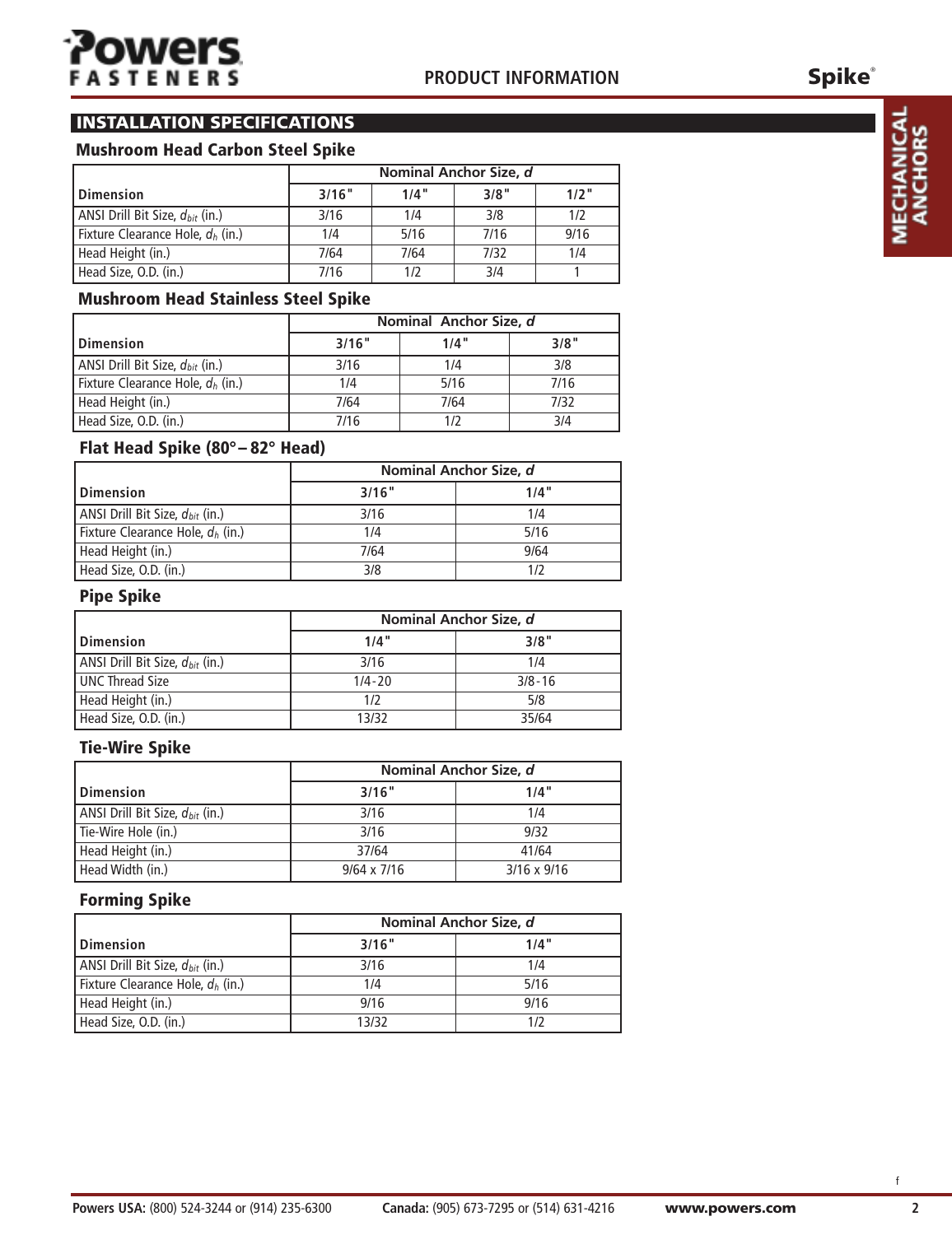## **STEN**

#### **INSTALLATION SPECIFICATIONS**

#### **Mushroom/Flat Head Version**

Using the proper diameter bit, drill a hole into the base material to a depth of at least 1/2" or one anchor diameter deeper than the embedment required. The tolerances of the drill bit used must meet the requirements of ANSI Standard B212.15



Blow the hole clean of dust and other material.



Drive the anchor through the fixture into the anchor hole until the head is firmly seated against the fixture. Be sure the anchor is driven to the required embedment depth.



#### **Pipe Spike Version**

Using the proper diameter bit, drill a hole into the base material to a depth of at least 1/2" or one anchor diameter deeper than the embedment required. The tolerances of the drill bit used must meet the requirements of ANSI Standard B<sub>212.15</sub>



Blow the hole clean of dust and other material.

Drive the anchor into the hole until the head is firmly seated against the base material. Be sure the anchor is driven to the required embedment depth.

#### **Tie-Wire Version** Using the proper diameter

bit, drill a hole into the base material to a depth of at least 1/2" or one anchor diameter deeper than the embedment required. The tolerances of the drill bit used must meet the requirements of ANSI Standard B212.15



Blow the hole clean of dust and other material.l.



Drive the anchor into the hole until the head is firmly seated against the base material. Be sure the anchor is driven to the required embedment depth.



**Forming Spike Version**

Using the proper diameter bit, drill a hole into the base material to a depth of at least 1/2" or one anchor diameter deeper than the embedment required. The tolerances of the drill bit used must meet the requirements of ANSI Standard B212.15



Blow the hole clean of dust and other material.

Drive the anchor through the fixture into the anchor hole until the head is firmly seated against the fixture. Be sure the anchor is driven to the required embedment depth.



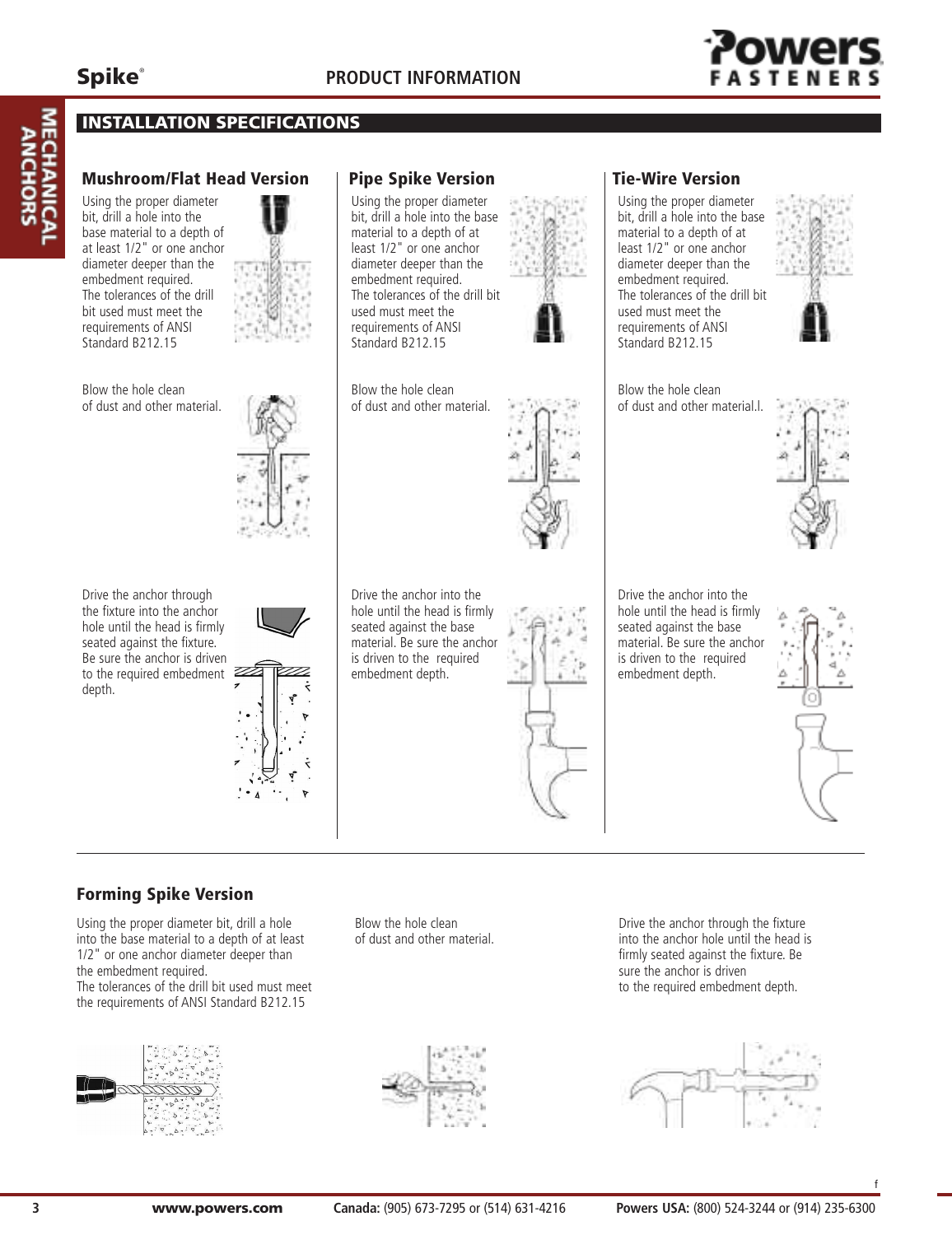MECHANICAL **ANCHORS** 

#### **PERFORMANCE DATA**

#### **Ultimate Load Capacities for Carbon Steel Spike in Normal-Weight Concrete1,2**

| Anchor          | <b>Minimum</b>            |                |                      |                | Minimum Concrete Compressive Strength $(f'_c)$ |                |                      |                |                      |  |
|-----------------|---------------------------|----------------|----------------------|----------------|------------------------------------------------|----------------|----------------------|----------------|----------------------|--|
| <b>Diameter</b> | <b>Embedment</b><br>Depth |                | 2,000 psi (13.8 MPa) |                | 3,000 psi (20.7 MPa)                           |                | 4,000 psi (27.6 MPa) |                | 5,000 psi (34.5 MPa) |  |
| d               | $h_{v}$                   | <b>Tension</b> | <b>Shear</b>         | <b>Tension</b> | <b>Shear</b>                                   | <b>Tension</b> | <b>Shear</b>         | <b>Tension</b> | <b>Shear</b>         |  |
| in.             | in.                       | lbs.           | lbs.                 | lbs.           | lbs.                                           | lbs.           | lbs.                 | lbs.           | lbs.                 |  |
| (mm)            | (mm)                      | (kN)           | (kN)                 | (kN)           | (kN)                                           | (kN)           | (kN)                 | (kN)           | (kN)                 |  |
|                 | 7/8                       | 520            | 1,080                | 560            | 1,270                                          | 660            | 1,310                | 690            | 1,350                |  |
|                 | (22.2)                    | (2.3)          | (4.9)                | (2.5)          | (5.7)                                          | (2.9)          | (5.9)                | (3.1)          | (6.1)                |  |
| 3/16            | (25.4)                    | 540            | 1,230                | 620            | 1,725                                          | 780            | 1,860                | 795            | 1,860                |  |
| (4.8)           |                           | (2.4)          | (5.5)                | (2.8)          | (7.8)                                          | (3.5)          | (8.4)                | (3.5)          | (8.4)                |  |
|                 | 11/4                      | 780            | 1,800                | 900            | 2,000                                          | 1,060          | 2,155                | 1,120          | 2,310                |  |
|                 | (31.8)                    | (3.5)          | (8.1)                | (4.0)          | (9.0)                                          | (4.7)          | (9.7)                | (5.0)          | (10.4)               |  |
| 1/4             | (25.4)                    | 620<br>(2.8)   | 1,585<br>(7.1)       | 775<br>(3.4)   | 1,965<br>(8.8)                                 | 835<br>(3.7)   | 2,160<br>(9.7)       | 885<br>(3.9)   | 2,360<br>(10.6)      |  |
| (6.4)           | 11/4                      | 830            | 1,815                | 1,100          | 2,020                                          | 1,210          | 2,220                | 1,320          | 2,585                |  |
|                 | (31.8)                    | (3.7)          | (8.2)                | (4.9)          | (9.1)                                          | (5.4)          | (10.0)               | (5.9)          | (11.6)               |  |
| 3/8             | 13/4                      | 1,785          | 3,645                | 2,120          | 4,480                                          | 2,630          | 5,025                | 2,875          | 5,075                |  |
| (9.5)           | (44.5)                    | (8.0)          | (16.4)               | (9.5)          | (20.2)                                         | (11.8)         | (22.6)               | (12.9)         | (22.8)               |  |
| 1/2             | 2 1/2                     | 3,215          | 5,345                | 3,620          | 8,460                                          | 4,015          | 10,320               | 4,410          | 10,860               |  |
| (12.7)          | (63.5)                    | (14.5)         | (24.1)               | (16.3)         | (38.1)                                         | (18.1)         | (46.4)               | (19.8)         | (48.9)               |  |

1. Tabulated load values are for anchors installed in concrete. Concrete compressive strength must be at the specified minimum at the time of installation.

2. Ultimate load capacities must be reduced by a minimum safety factor of 4.0 or greater to determine allowable working load. Consideration of safety factors of 10 or higher may be necessary depending upon the application such as life safety or overhead.

#### **Allowable Load Capacities for Carbon Steel Spike in Normal-Weight Concrete1,2,3**

| Anchor | <b>Minimum</b>                               |              |                      |                | Minimum Concrete Compressive Strength $(f'_c)$ |              |                      |              |                      |  |
|--------|----------------------------------------------|--------------|----------------------|----------------|------------------------------------------------|--------------|----------------------|--------------|----------------------|--|
|        | <b>Embedment</b><br><b>Diameter</b><br>Depth |              | 2,000 psi (13.8 MPa) |                | 3,000 psi (20.7 MPa)                           |              | 4,000 psi (27.6 MPa) |              | 5,000 psi (34.5 MPa) |  |
| d      | $h_{\nu}$                                    | Tension      | <b>Shear</b>         | <b>Tension</b> | <b>Shear</b>                                   | Tension      | <b>Shear</b>         | Tension      | <b>Shear</b>         |  |
| in.    | in.                                          | lbs.         | lbs.                 | lbs.           | lbs.                                           | lbs.         | lbs.                 | lbs.         | lbs.                 |  |
| (mm)   | (mm)                                         | (kN)         | (kN)                 | (kN)           | (kN)                                           | (kN)         | (kN)                 | (kN)         | (kN)                 |  |
|        | 7/8                                          | 130          | 270                  | 140            | 320                                            | 165          | 330                  | 170          | 340                  |  |
|        | (22.2)                                       | (0.6)        | (1.2)                | (0.6)          | (1.4)                                          | (0.7)        | (1.5)                | (0.8)        | (1.5)                |  |
| 3/16   | (25.4)                                       | 135          | 310                  | 155            | 430                                            | 195          | 465                  | 200          | 465                  |  |
| (4.8)  |                                              | (0.6)        | (1.4)                | (0.7)          | (1.9)                                          | (0.9)        | (2.1)                | (0.9)        | (2.1)                |  |
|        | 11/4                                         | 195          | 450                  | 225            | 500                                            | 265          | 540                  | 280          | 580                  |  |
|        | (31.8)                                       | (0.9)        | (2.0)                | (1.0)          | (2.3)                                          | (1.2)        | (2.4)                | (1.2)        | (2.6)                |  |
| 1/4    | (25.4)                                       | 155<br>(0.7) | 395<br>(1.8)         | 195<br>(0.9)   | 490<br>(2.2)                                   | 210<br>(0.9) | 540<br>(2.4)         | 220<br>(1.0) | 590<br>(2.7)         |  |
| (6.4)  | 11/4                                         | 210          | 455                  | 275            | 505                                            | 300          | 555                  | 330          | 645                  |  |
|        | (31.8)                                       | (0.9)        | (2.0)                | (1.2)          | (2.3)                                          | (1.3)        | (2.5)                | (1.5)        | (2.9)                |  |
| 3/8    | 13/4                                         | 445          | 910                  | 530            | 1,120                                          | 660          | 1,255                | 720          | 1,270                |  |
| (9.5)  | (44.5)                                       | (2.0)        | (4.1)                | (2.4)          | (5.0)                                          | (3.0)        | (5.6)                | (3.2)        | (5.7)                |  |
| 1/2    | 21/2                                         | 805          | 1,335                | 905            | 2,115                                          | 1,005        | 2,580                | 1,105        | 2,715                |  |
| (12.7) | (63.5)                                       | (3.6)        | (6.0)                | (4.1)          | (9.5)                                          | (4.5)        | (11.6)               | (5.0)        | (12.2)               |  |

1. Allowable load capacities are calculated using an applied safety factor of 4.0. Consideration of safety factors of 10 or higher may be necessary depending on the application, such as life safety or overhead.

2. Linear interpolation may be used to determine allowable loads for intermediate embedments and compressive strengths.

3. Allowable load capacities are multiplied by reduction factors found in the Design Criteria section when anchor spacing or edge distances are less than critical distances.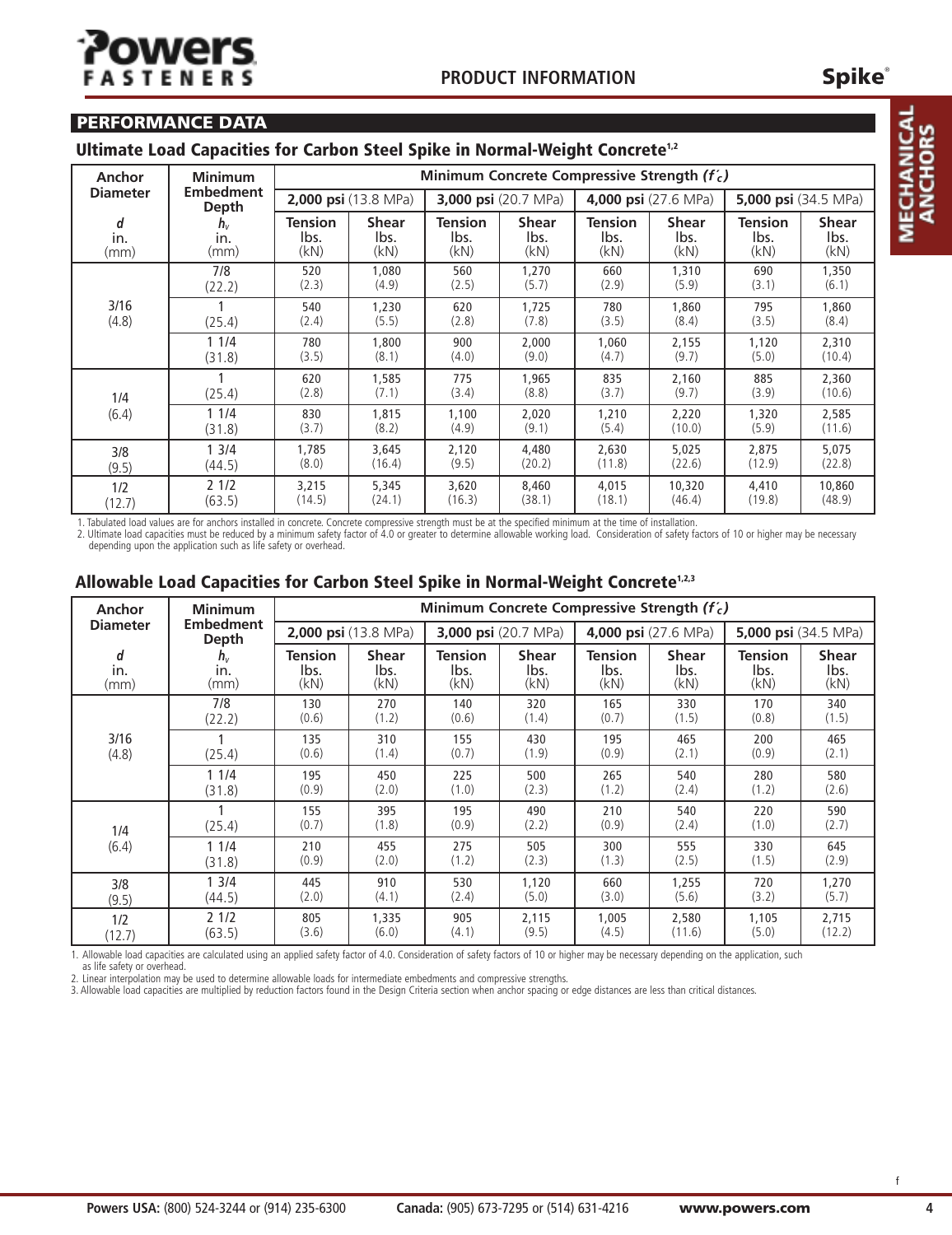# **MECHANI**<br>ANCHOI

#### **PERFORMANCE DATA**

#### **Ultimate Load Capacities for Stainless Steel Spike in Normal-Weight Concrete1,2**

| Anchor          | <b>Minimum</b>                   | Minimum Concrete Compressive Strength $(f'_c)$ |                             |              |                             |                |                      |              |                             |  |
|-----------------|----------------------------------|------------------------------------------------|-----------------------------|--------------|-----------------------------|----------------|----------------------|--------------|-----------------------------|--|
| <b>Diameter</b> | <b>Embedment</b><br><b>Depth</b> |                                                | <b>2,000 psi</b> (13.8 MPa) |              | <b>3,000 psi</b> (20.7 MPa) |                | 4,000 psi (27.6 MPa) |              | <b>5,000 psi</b> (34.5 MPa) |  |
| d               | $h_{\nu}$                        | <b>Tension</b>                                 | <b>Shear</b>                | Tension      | <b>Shear</b>                | <b>Tension</b> | <b>Shear</b>         | Tension      | <b>Shear</b>                |  |
| in.             | In.                              | lbs.                                           | lbs.                        | lbs.         | lbs.                        | lbs.           | lbs.                 | lbs.         | lbs.                        |  |
| (mm)            | (mm)                             | (kN)                                           | (kN)                        | (kN)         | (kN)                        | (kN)           | (kN)                 | (kN)         | (kN)                        |  |
|                 | 7/8                              | 490                                            | 920                         | 560          | 1,155                       | 660            | 1,220                | 690          | 1,290                       |  |
|                 | (22.2)                           | (2.2)                                          | (4.1)                       | (2.5)        | (5.2)                       | (2.9)          | (5.5)                | (3.1)        | (5.8)                       |  |
| 3/16            | (25.4)                           | 500                                            | 1.175                       | 620          | 1,650                       | 780            | 1.740                | 795          | 1,830                       |  |
| (4.8)           |                                  | (2.3)                                          | (5.3)                       | (2.8)        | (7.4)                       | (3.5)          | (7.8)                | (3.5)        | (8.2)                       |  |
|                 | 11/4                             | 740                                            | 1,735                       | 900          | 1,930                       | 1,060          | 2,040                | 1,120        | 2,150                       |  |
|                 | (31.8)                           | (3.3)                                          | (7.8)                       | (4.0)        | (8.7)                       | (4.7)          | (9.2)                | (5.0)        | (9.7)                       |  |
| 1/4             | (25.4)                           | 620<br>(2.8)                                   | 1,565<br>(7.0)              | 775<br>(3.4) | 1,845<br>(8.3)              | 835<br>(3.7)   | 2,095<br>(9.4)       | 885<br>(3.9) | 2,250<br>(10.1)             |  |
| (6.4)           | 11/4                             | 795                                            | 1.765                       | 1,080        | 1,965                       | 1.175          | 2,145                | 1,280        | 2,325                       |  |
|                 | (31.8)                           | (3.6)                                          | (7.9)                       | (4.9)        | (8.8)                       | (5.2)          | (9.7)                | (5.7)        | (10.5)                      |  |
| 3/8             | 3/4                              | 1,575                                          | 3,155                       | 1,990        | 3,880                       | 2,420          | 4,150                | 2,570        | 4,425                       |  |
| (9.5)           | (44.5)                           | (7.1)                                          | (14.2)                      | (9.0)        | (17.5)                      | (10.9)         | (18.7)               | (11.6)       | (19.9)                      |  |

1. Tabulated load values are for anchors installed in concrete. Concrete compressive strength must be at the specified minimum at the time of installation.

2. Ultimate load capacities must be reduced by a minimum safety factor of 4.0 or greater to determine allowable working load. Consideration of safety factors of 10 or higher may be necessary depending upon the application such as life safety or overhead.

#### **Allowable Load Capacities for Stainless Steel Spike in Normal-Weight Concrete1,2,3**

| Anchor          | <b>Minimum</b>            |                      |              | Minimum Concrete Compressive Strength (f'c) |              |                      |              |                      |              |
|-----------------|---------------------------|----------------------|--------------|---------------------------------------------|--------------|----------------------|--------------|----------------------|--------------|
| <b>Diameter</b> | <b>Embedment</b><br>Depth | 2,000 psi (13.8 MPa) |              | 3,000 psi (20.7 MPa)                        |              | 4,000 psi (27.6 MPa) |              | 5,000 psi (34.5 MPa) |              |
| d               | $h_{v}$                   | Tension              | <b>Shear</b> | <b>Tension</b>                              | <b>Shear</b> | <b>Tension</b>       | <b>Shear</b> | <b>Tension</b>       | <b>Shear</b> |
| in.             | in.                       | lbs.                 | lbs.         | lbs.                                        | lbs.         | lbs.                 | lbs.         | lbs.                 | lbs.         |
| (mm)            | (mm)                      | (kN)                 | (kN)         | (kN)                                        | (kN)         | (kN)                 | (kN)         | (kN)                 | (kN)         |
|                 | 7/8                       | 125                  | 230          | 140                                         | 290          | 165                  | 305          | 170                  | 325          |
|                 | (22.2)                    | (0.6)                | (1.0)        | (0.6)                                       | (1.3)        | (0.7)                | (1.4)        | (0.8)                | (1.5)        |
| 3/16            | (25.4)                    | 125                  | 295          | 155                                         | 415          | 195                  | 435          | 200                  | 460          |
| (4.8)           |                           | (0.6)                | (1.3)        | (0.7)                                       | (1.9)        | (0.9)                | (2.0)        | (0.9)                | (2.1)        |
|                 | 11/4                      | 185                  | 435          | 225                                         | 485          | 265                  | 510          | 280                  | 540          |
|                 | (31.8)                    | (0.8)                | (2.0)        | (1.0)                                       | (2.2)        | (1.2)                | (2.3)        | (1.7)                | (2.4)        |
| 1/4             | (25.4)                    | 155<br>(0.7)         | 390<br>(1.8) | 195<br>(0.9)                                | 460<br>(2.1) | 210<br>(0.9)         | 525<br>(2.4) | 220<br>(1.0)         | 565<br>(2.5) |
| (6.4)           | 11/4                      | 200                  | 440          | 270                                         | 490          | 295                  | 535          | 320                  | 580          |
|                 | (31.8)                    | (0.9)                | (2.0)        | (1.2)                                       | (2.2)        | (1.3)                | (2.4)        | (1.4)                | (2.6)        |
| 3/8             | 13/4                      | 395                  | 790          | 500                                         | 970          | 605                  | 1.040        | 645                  | 1,105        |
| (9.5)           | (44.5)                    | (1.8)                | (3.6)        | (2.3)                                       | (4.4)        | (2.7)                | (4.7)        | (2.9)                | (5.0)        |

1. Allowable load capacities are calculated using an applied safety factor of 4.0. Consideration of safety factors of 10 or higher may be necessary depending on the application, such as life safety or overhead.

2. Linear interpolation may be used to determine allowable loads for intermediate embedments and compressive strengths.<br>3. Allowable load capacities are multiplied by reduction factors found in the Design Criteria section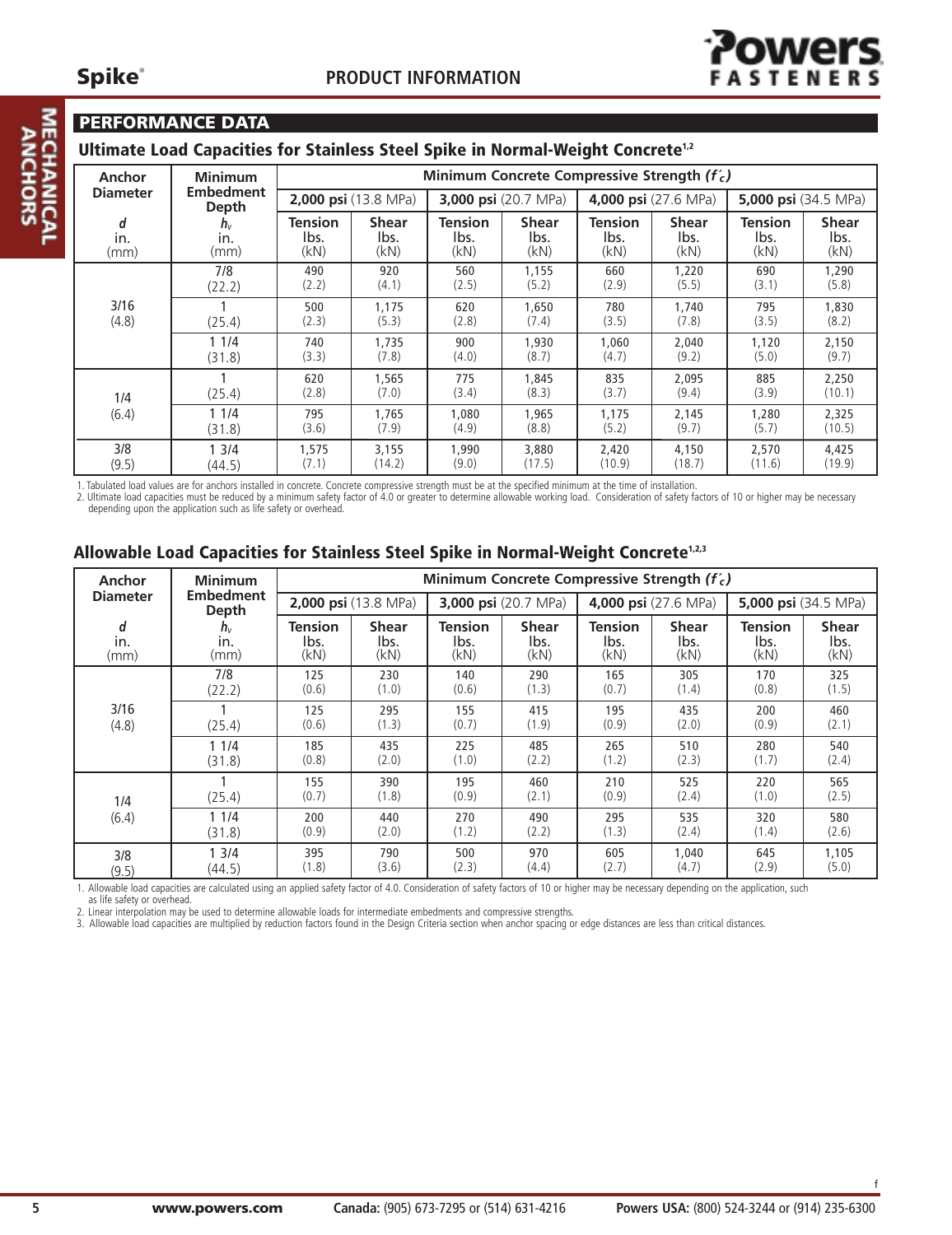#### **PERFORMANCE DATA**

#### **Ultimate Load Capacities for Carbon Steel Pipe Spike in Normal-Weight Concrete1,2**

| Anchor                     | <b>Drill</b>                       | <b>Minimum</b>         | Minimum Concrete Compressive Strength $(f'_c)$ |                              |                                |                              |                                       |                              |                                |                              |  |
|----------------------------|------------------------------------|------------------------|------------------------------------------------|------------------------------|--------------------------------|------------------------------|---------------------------------------|------------------------------|--------------------------------|------------------------------|--|
| Dia.<br><b>Bit</b><br>Dia. |                                    | Embed.<br><b>Depth</b> | <b>2,000 psi</b> $(13.8 \text{ MPa})$          |                              | 3,000 psi (20.7 MPa)           |                              | <b>4,000 psi</b> $(27.6 \text{ MPa})$ |                              | 5,000 psi (34.5 MPa)           |                              |  |
| d<br>in.<br>(mm)           | $d_{bit}$<br>$n_{v}$<br>in.<br>In. | (mm)                   | <b>Tension</b><br>lbs.<br>(kN)                 | <b>Shear</b><br>lbs.<br>(kN) | <b>Tension</b><br>lbs.<br>(kN) | <b>Shear</b><br>lbs.<br>(kN) | <b>Tension</b><br>lbs.<br>(kN)        | <b>Shear</b><br>lbs.<br>(kN) | <b>Tension</b><br>lbs.<br>(kN) | <b>Shear</b><br>lbs.<br>(kN) |  |
| 1/4<br>(6.4)               | 3/16                               | 11/4<br>(31.8)         | 780<br>(3.5)                                   | 975<br>(4.4)                 | 1.260<br>(5.7)                 | 975<br>(4.4)                 | 1.260<br>(5.7)                        | 975<br>(4.4)                 | 1.260<br>(5.7)                 | 975<br>(4.4)                 |  |
| 3/8<br>(9.5)               | 1/4                                | 13/4<br>(44.5)         | 1,100<br>(5.0)                                 | 1.815<br>(8.2)               | 1.660<br>(7.5)                 | 2.020<br>(9.1)               | 2.000<br>(9.0)                        | 2.100<br>(9.5)               | 2,000<br>(9.0)                 | 2.180<br>(9.8)               |  |

1. Tabulated load values are for anchors installed in concrete. Concrete compressive strength must be at the specified minimum at the time of installation.

2. Ultimate load capacities must be reduced by a minimum safety factor of 4.0 or greater to determine allowable working load. Consideration of safety factors of 10 or higher may be necessary depending upon the application such as life safety or overhead.

#### **,3 Allowable Load Capacities for Carbon Steel Pipe Spike in Normal-Weight Concrete1,2,3**

| Anchor           | <b>Drill</b>                                  | <b>Minimum</b>         |                                | Minimum Concrete Compressive Strength $(f'_c)$ |                                |                              |                                       |                              |                                |                              |  |  |
|------------------|-----------------------------------------------|------------------------|--------------------------------|------------------------------------------------|--------------------------------|------------------------------|---------------------------------------|------------------------------|--------------------------------|------------------------------|--|--|
|                  | Embed.<br>Dia.<br><b>Bit</b><br>Depth<br>Dia. |                        | 2,000 psi (13.8 MPa)           |                                                | 3,000 psi (20.7 MPa)           |                              | <b>4,000 psi</b> $(27.6 \text{ MPa})$ |                              | 5,000 psi $(34.5 \text{ MPa})$ |                              |  |  |
| d<br>in.<br>(mm) | $d_{bit}$<br>in.                              | $n_{v}$<br>in.<br>(mm) | <b>Tension</b><br>lbs.<br>(kN) | <b>Shear</b><br>lbs.<br>(kN)                   | <b>Tension</b><br>lbs.<br>(kN) | <b>Shear</b><br>lbs.<br>(kN) | <b>Tension</b><br>lbs.<br>(kN)        | <b>Shear</b><br>lbs.<br>(kN) | <b>Tension</b><br>lbs.<br>(kN) | <b>Shear</b><br>lbs.<br>(kN) |  |  |
| 1/4<br>(6.4)     | 3/16                                          | 1 1/4<br>(31.8)        | 195<br>(0.9)                   | 245<br>(1.1)                                   | 315<br>(1.4)                   | 245<br>(1.1)                 | 315<br>(1.4)                          | 245<br>(1.1)                 | 315<br>(1.4)                   | 245<br>(1.1)                 |  |  |
| 3/8<br>(9.5)     | 1/4                                           | 3/4<br>(44.5)          | 275<br>(1.2)                   | 455<br>(2.0)                                   | 415<br>(1.9)                   | 505<br>(2.3)                 | 500<br>(2.3)                          | 525<br>(2.4)                 | 500<br>(2.3)                   | 545<br>(2.5)                 |  |  |

1. Allowable load capacities are calculated using an applied safety factor of 4.0. Consideration of safety factors of 10 or higher may be necessary depending on the application, such as life safety or overhead.

2. Linear interpolation may be used to determine allowable loads for intermediate compressive strengths.

3. Allowable load capacities are multiplied by reduction factors found in the Design Criteria section when anchor spacing or edge distances are less than critical distances.

#### **Ultimate Load Capacities for Carbon Steel Tie-Wire Spike in Normal-Weight Concrete1,2**

| Anchor          | <b>Minimum</b>            | Minimum Concrete Compressive Strength $(f'_c)$ |                              |                                |                              |                                |                              |  |  |
|-----------------|---------------------------|------------------------------------------------|------------------------------|--------------------------------|------------------------------|--------------------------------|------------------------------|--|--|
| <b>Diameter</b> | <b>Embedment</b><br>Depth | <b>3,000 psi</b> $(20.7 \text{ MPa})$          |                              | 4,000 psi (27.6 MPa)           |                              | 5,000 psi $(34.5 \text{ MPa})$ |                              |  |  |
| in.<br>(mm)     | $n_{v}$<br>in.<br>(mm)    | <b>Tension</b><br>lbs.<br>(kN)                 | <b>Shear</b><br>lbs.<br>(kN) | <b>Tension</b><br>lbs.<br>(kN) | <b>Shear</b><br>lbs.<br>(kN) | <b>Tension</b><br>lbs.<br>(kN) | <b>Shear</b><br>lbs.<br>(kN) |  |  |
| 3/16<br>(4.8)   | 1 1/8<br>(28.6)           | 975<br>(4.4)                                   | 950<br>(4.3)                 | 1.050<br>(4.7)                 | 950<br>(4.3)                 | 1,120<br>(5.0)                 | 950<br>(4.3)                 |  |  |
| 1/4<br>(6.4)    | 11/8<br>(28.6)            | 1.075<br>(4.8)                                 | 1,310<br>(5.9)               | 1.150<br>(5.2)                 | 1,310<br>(5.9)               | 1.230<br>(5.5)                 | 1,310<br>(5.9)               |  |  |

1. Tabulated load values are for anchors installed in concrete. Concrete compressive strength must be at the specified minimum at the time of installation.

2. Ultimate load capacities must be reduced by a minimum safety factor of 4.0 or greater to determine allowable working load. Consideration of safety factors of 10 or higher may be necessary depending upon the application such as life safety or overhead.

#### **Allowable Load Capacities for Carbon Steel Tie-Wire Spike in Normal-Weight Concrete1,2,3**

| Anchor          | <b>Minimum</b>            | Minimum Concrete Compressive Strength $(f'_c)$ |                              |                                |                              |                                |                              |  |  |  |
|-----------------|---------------------------|------------------------------------------------|------------------------------|--------------------------------|------------------------------|--------------------------------|------------------------------|--|--|--|
| <b>Diameter</b> | <b>Embedment</b><br>Depth | <b>3,000 psi</b> $(20.7 \text{ MPa})$          |                              | 4,000 psi (27.6 MPa)           |                              | 5,000 psi $(34.5 \text{ MPa})$ |                              |  |  |  |
| in.<br>(mm)     | $n_{v}$<br>In.<br>(mm)    | <b>Tension</b><br>lbs.<br>(kN)                 | <b>Shear</b><br>lbs.<br>(kN) | <b>Tension</b><br>lbs.<br>(kN) | <b>Shear</b><br>lbs.<br>(kN) | <b>Tension</b><br>lbs.<br>(kN) | <b>Shear</b><br>lbs.<br>(kN) |  |  |  |
| 3/16<br>(4.8)   | 11/8<br>(28.6)            | 245<br>(1.1)                                   | 240<br>(1.1)                 | 265<br>(1.2)                   | 240<br>(1.1)                 | 280<br>(1.3)                   | 240<br>(1.1)                 |  |  |  |
| 1/4<br>(6.4)    | 11/8<br>(28.6)            | 270<br>(1.2)                                   | 330<br>(1.5)                 | 290<br>(1.3)                   | 330<br>(1.5)                 | 310<br>(1.4)                   | 330<br>(1.5)                 |  |  |  |

1. Allowable load capacities are calculated using an applied safety factor of 4.0. Consideration of safety factors of 10 or higher may be necessary depending on the application, such as life safety or overhead.

2. Linear interpolation may be used to determine allowable loads for intermediate compressive strengths.

3. Allowable load capacities are multiplied by reduction factors found in the Design Criteria section when anchor spacing or edge distances are less than critical distances.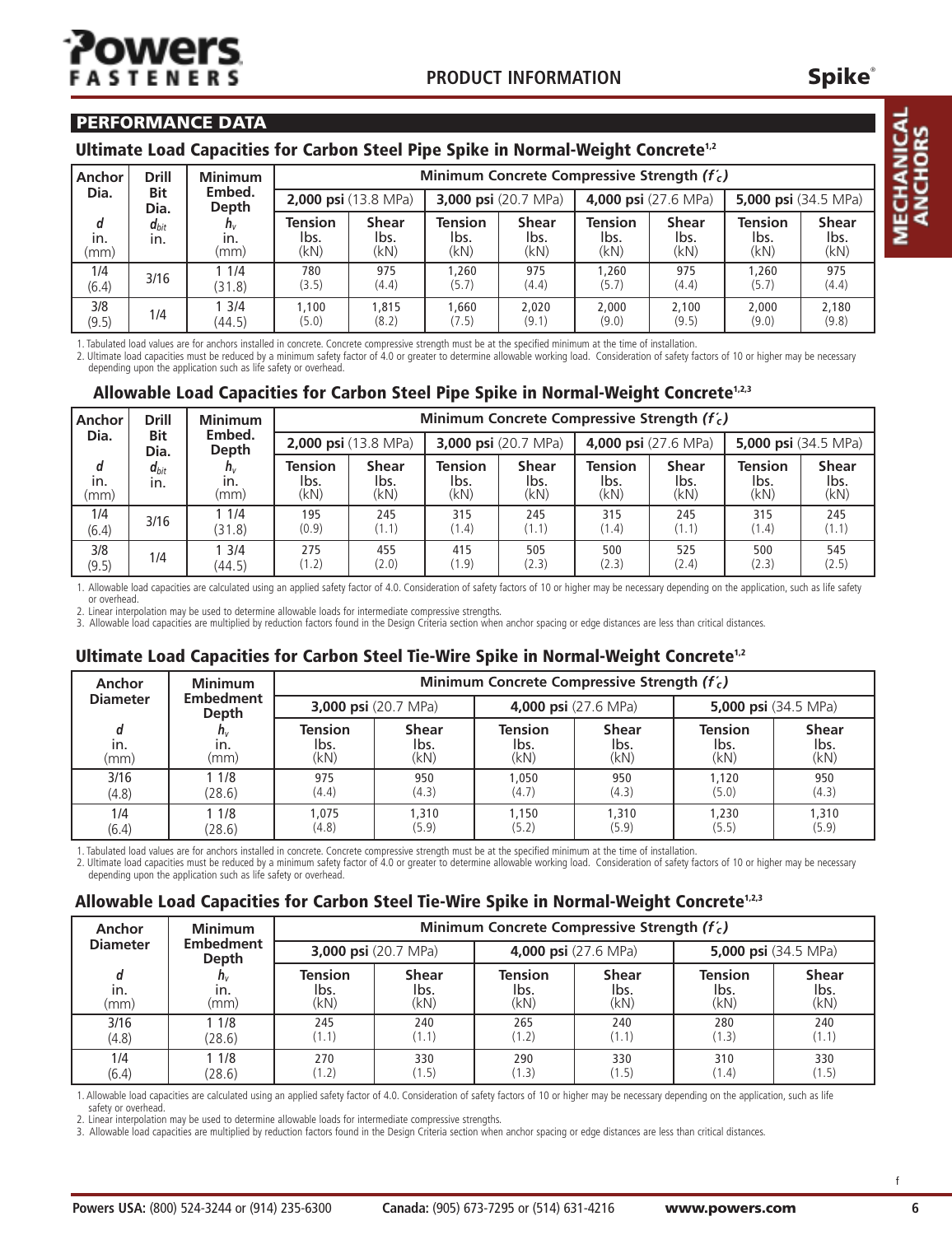#### **PERFORMANCE DATA**

#### **Ultimate Load Capacities for Carbon Steel Forming Spike in Normal-Weight Concrete1,2**

| Anchor          | <b>Minimum</b>         | Minimum Concrete Compressive Strength $(f'_c)$ |                              |                                |                              |                                       |                              |                                |                              |
|-----------------|------------------------|------------------------------------------------|------------------------------|--------------------------------|------------------------------|---------------------------------------|------------------------------|--------------------------------|------------------------------|
| <b>Diameter</b> | Embed.<br>Depth        | <b>2,000 psi</b> $(13.8 \text{ MPa})$          |                              | <b>3,000 psi</b> (20.7 MPa)    |                              | <b>4,000 psi</b> $(27.6 \text{ MPa})$ |                              | 5,000 psi $(34.5 \text{ MPa})$ |                              |
| in.<br>(mm)     | $n_{v}$<br>in.<br>(mm) | <b>Tension</b><br>lbs.<br>(kN)                 | <b>Shear</b><br>lbs.<br>(kN) | <b>Tension</b><br>lbs.<br>(kN) | <b>Shear</b><br>lbs.<br>(kN) | <b>Tension</b><br>lbs.<br>(kN)        | <b>Shear</b><br>lbs.<br>(kN) | <b>Tension</b><br>lbs.<br>(kN) | <b>Shear</b><br>lbs.<br>(kN) |
| 3/16<br>(4.8)   | 1/4<br>(31.8)          | 780<br>(3.5)                                   | 0.800<br>(8.1)               | 1.000<br>(4.5)                 | 2,000<br>(9.0)               | 1.260<br>(5.7)                        | 2.155<br>(9.7)               | 1.260<br>(5.7)                 | 2,310<br>(10.4)              |
| 1/4<br>(6.4)    | 1/4<br>(31.8)          | 830<br>(3.7)                                   | 1.815<br>(8.2)               | 1,200<br>(5.4)                 | 2.020<br>(9.1)               | 1,410<br>(6.3)                        | 2.220<br>(10.0)              | 1,410<br>(6.3)                 | 2,585<br>(11.6)              |

1. Tabulated load values are for anchors installed in concrete. Concrete compressive strength must be at the specified minimum at the time of installation.<br>2. Ultimate load capacities must be reduced by a minimum safety fa

#### **Allowable Load Capacities for Carbon Steel Forming Spike in Normal-Weight Concrete1,2,3**

| Anchor          | <b>Minimum</b>         | Minimum Concrete Compressive Strength $(f'_c)$ |                                       |                                |                              |                                |                              |                                |                                |  |
|-----------------|------------------------|------------------------------------------------|---------------------------------------|--------------------------------|------------------------------|--------------------------------|------------------------------|--------------------------------|--------------------------------|--|
| <b>Diameter</b> | Embed.<br>Depth        |                                                | <b>2,000 psi</b> $(13.8 \text{ MPa})$ |                                | <b>3,000 psi</b> (20.7 MPa)  |                                | 4,000 psi (27.6 MPa)         |                                | 5,000 psi $(34.5 \text{ MPa})$ |  |
| in.<br>(mm)     | $n_{v}$<br>In.<br>(mm) | <b>Tension</b><br>lbs.<br>(kN)                 | <b>Shear</b><br>lbs.<br>(kN)          | <b>Tension</b><br>lbs.<br>(kN) | <b>Shear</b><br>lbs.<br>(kN) | <b>Tension</b><br>lbs.<br>(kN) | <b>Shear</b><br>lbs.<br>(kN) | <b>Tension</b><br>lbs.<br>(kN) | <b>Shear</b><br>lbs.<br>(kN)   |  |
| 3/16<br>(4.8)   | 1/4<br>(31.8)          | 195<br>(0.9)                                   | 450<br>(2.0)                          | 250<br>(1.1)                   | 500<br>(2.3)                 | 315<br>(1.4)                   | 540<br>(2.4)                 | 315<br>(1.4)                   | 580<br>(2.6)                   |  |
| 1/4<br>(6.4)    | 1/4<br>(31.8)          | 210<br>(0.9)                                   | 455<br>(2.0)                          | 300<br>(1.4)                   | 505<br>(2.3)                 | 355<br>(1.6)                   | 555<br>(2.5)                 | 355<br>(1.6)                   | 645<br>(2.9)                   |  |

1. Allowable load capacities are calculated using an applied safety factor of 4.0. Consideration of safety factors of 10 or higher may be necessary depending on the application, such as life safety or overhead.<br>2. Linear i

#### **Ultimate Load Capacities for Spike in Structural Lightweight Concrete1,2,3**

| Anchor           | <b>Minimum</b>             |                                |                              | Minimum Concrete Compressive Strength $(f'_c)$ |                              |                                |                                                               |  |
|------------------|----------------------------|--------------------------------|------------------------------|------------------------------------------------|------------------------------|--------------------------------|---------------------------------------------------------------|--|
| <b>Diameter</b>  | Embed.<br>Depth            | 3,000 psi (20.7 MPa)           |                              |                                                | 4,000 psi (27.6 MPa)         | <b>5,000 psi</b> (34.5 MPa)    |                                                               |  |
| d<br>in.<br>(mm) | $n_{\rm v}$<br>in.<br>(mm) | <b>Tension</b><br>lbs.<br>(kN) | <b>Shear</b><br>lbs.<br>(kN) | <b>Tension</b><br>lbs.<br>(kN)                 | <b>Shear</b><br>lbs.<br>(kN) | <b>Tension</b><br>lbs.<br>(kN) | <b>Shear</b><br>$\begin{array}{c}$ lbs.<br>$(kN) \end{array}$ |  |
| 3/16             | 11/4                       | 440                            | 1,280                        | 400                                            | 1,280                        | 380                            | 1,280                                                         |  |
| (4.8)            | (31.8)                     | (2.0)                          | (5.8)                        | (1.8)                                          | (5.8)                        | (1.7)                          | (5.8)                                                         |  |
| 1/4              | 11/4                       | 480                            | 1,720                        | 440                                            | 1,720                        | 400                            | 1,720                                                         |  |
| (6.4)            | (31.8)                     | (2.2)                          | (7.7)                        | (2.0)                                          | (7.7)                        | (1.8)                          | (7.7)                                                         |  |
| 3/8              | 3/4                        | 1,140                          | 3,000                        | 960                                            | 3,000                        | 800                            | 3,000                                                         |  |
| (9.5)            | (44.5)                     | (5.1)                          | (13.5)                       | (4.3)                                          | (13.5)                       | (3.6)                          | (13.5)                                                        |  |
| 1/2              | 21/2                       | 1,860                          | 6,440                        | 1,860                                          | 6,440                        | 1,860                          | 6,440                                                         |  |
| (12.7)           | (63.5)                     | (8.4)                          | (29.0)                       | (8.4)                                          | (29.0)                       | (8.4)                          | (29.0)                                                        |  |

1. Tabulated load values are applicable to carbon and stainless steel anchors.<br>3. Ultimate load values are for anchors installed in concrete. Concrete compressive strength must be at the specified minimum at the time of in

#### **Allowable Load Capacities for Spike in Structural Lightweight Concrete1,2,3,4**

| <b>Anchor</b><br><b>Diameter</b> | <b>Minimum</b>  |                      |              | Minimum Concrete Compressive Strength $(f'_c)$ |              |                             |              |
|----------------------------------|-----------------|----------------------|--------------|------------------------------------------------|--------------|-----------------------------|--------------|
|                                  | Embed.<br>Depth | 3,000 psi (20.7 MPa) |              | 4,000 psi (27.6 MPa)                           |              | <b>5,000 psi</b> (34.5 MPa) |              |
| d                                | $n_{v}$         | Tension              | <b>Shear</b> | <b>Tension</b>                                 | <b>Shear</b> | <b>Tension</b>              | <b>Shear</b> |
| in.                              | in.             | lbs.                 | lbs.         | lbs.                                           | lbs.         | lbs.                        | lbs.         |
| (mm)                             | (mm)            | (kN)                 | (kN)         | (kN)                                           | (kN)         | (kN)                        | (KN)         |
| 3/16                             | 11/4            | 110                  | 320          | 100                                            | 320          | 95                          | 320          |
| (4.8)                            | (31.8)          | (0.5)                | (1.4)        | (0.5)                                          | (1.4)        | (0.4)                       | (1.4)        |
| 1/4                              | 11/4            | 120                  | 430          | 110                                            | 430          | 100                         | 430          |
| (6.4)                            | (31.8)          | (0.5)                | (1.9)        | (0.5)                                          | (1.9)        | (0.5)                       | (1.9)        |
| 3/8                              | 13/4            | 285                  | 750          | 240                                            | 750          | 200                         | 750          |
| (9.5)                            | (44.5)          | (1.3)                | (3.4)        | (1.1)                                          | (3.4)        | (0.9)                       | (3.4)        |
| 1/2                              | 21/2            | 465                  | 1.610        | 465                                            | 1.610        | 465                         | 1,610        |
| (12.7)                           | (63.5)          | (2.1)                | (7.2)        | (2.1)                                          | (7.2)        | (2.1)                       | (7.2)        |

1. Tabulated load values are applicable to carbon and stainless steel anchors.<br>2. Allowable load capacities are calculated using an applied safety factor of a. Consideration of safety factors of 10 or higher may be necessa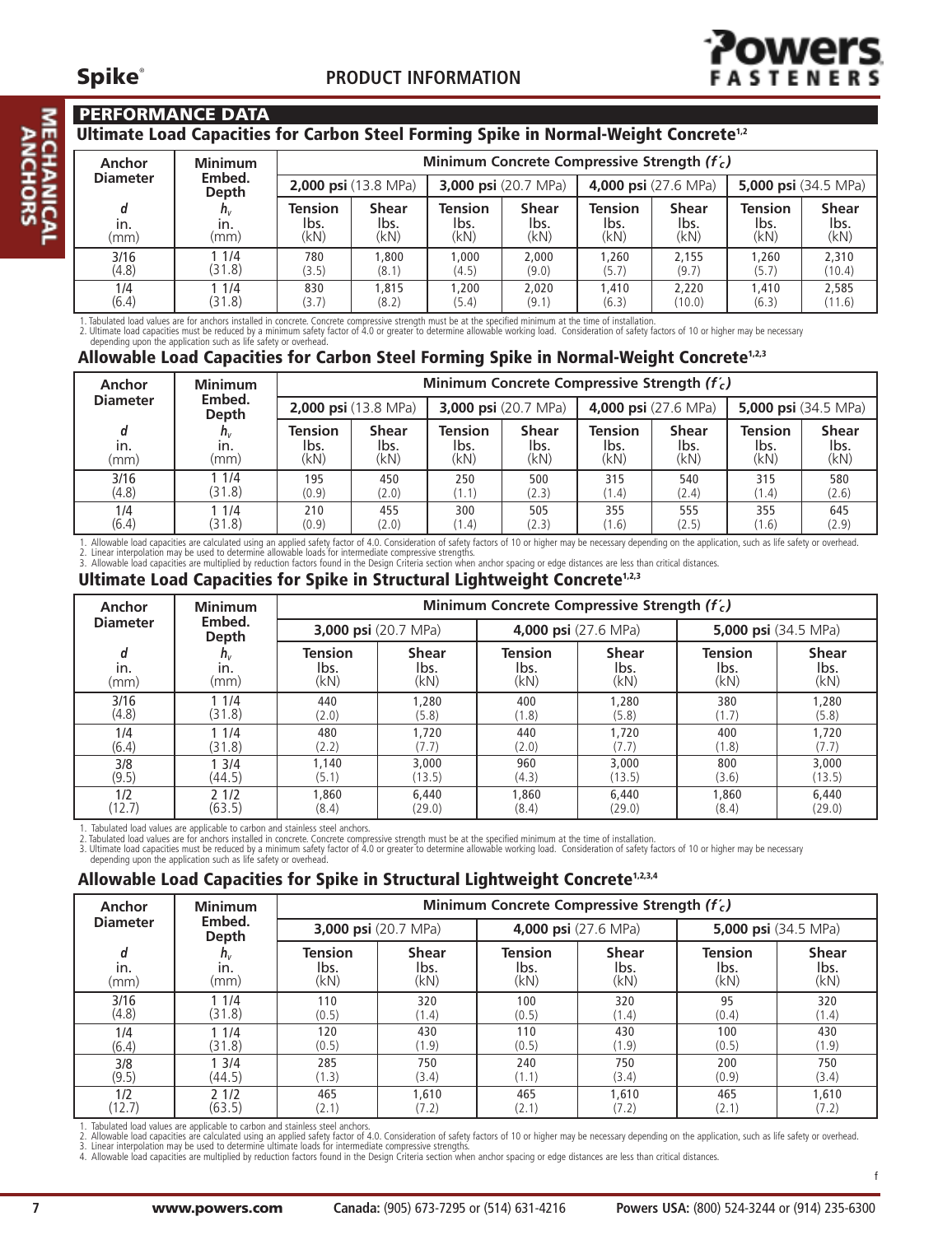## wer **STEN**

#### **PERFORMANCE DATA**

#### **Ultimate and Allowable Load Capacities for Carbon and Stainless Steel Spike Anchors Installed Through Metal Deck into Structural Lightweight Concrete1,2,3,4**

| Anchor          |                                    | Lightweight Concrete Over Minimum 20 Ga. Steel Deck $f'_c \ge 3,000$ psi (20.7 MPa) |                          |                       |              |  |  |  |  |
|-----------------|------------------------------------|-------------------------------------------------------------------------------------|--------------------------|-----------------------|--------------|--|--|--|--|
| <b>Diameter</b> | <b>Minimum</b><br><b>Embedment</b> |                                                                                     | Minimum 1-1/2" Wide Deck |                       |              |  |  |  |  |
|                 | Depth                              |                                                                                     | <b>Ultimate Load</b>     | <b>Allowable Load</b> |              |  |  |  |  |
| d               | $h_{\rm v}$                        | <b>Tension</b>                                                                      | <b>Shear</b>             | <b>Tension</b>        | <b>Shear</b> |  |  |  |  |
| in.             | in.                                | lbs.                                                                                | lbs.                     | lbs.                  | lbs.         |  |  |  |  |
| (mm)            | (mm)                               | (kN)                                                                                | (kN)                     | (kN)                  | (kN)         |  |  |  |  |
| 3/16            | 11/4                               | 560                                                                                 | 2,000                    | 140                   | 500          |  |  |  |  |
| (4.8)           | (31.8)                             | (2.5)                                                                               | (9.0)                    | (0.6)                 | (2.3)        |  |  |  |  |
| 1/4             | 11/4                               | 560                                                                                 | 2,000                    | 140                   | 500          |  |  |  |  |
| (6.4)           | (31.8)                             | (2.5)                                                                               | (9.0)                    | (0.6)                 | (2.3)        |  |  |  |  |
| 3/8             | 13/4                               | 600                                                                                 | 2,620                    | 150                   | 655          |  |  |  |  |
| (9.5)           | (44.5)                             | (2.7)                                                                               | (11.8)                   | (0.7)                 | (2.9)        |  |  |  |  |
| 1/2             | 21/2                               | 1,120                                                                               | 3,020                    | 280                   | 755          |  |  |  |  |
| (12.7)          | (63.5)                             | (5.0)                                                                               | (13.6)                   | (1.3)                 | (3.4)        |  |  |  |  |

1. Tabulated load values are for carbon steel and stainless steel anchors installed in sand-lightweight concrete over steel deck. Concrete compressive strength must be at the specified minimum at the time of installation.

2. Allowable load capacities are calculated using a safety factor of 4.0. Consideration of safety factors of 10 or higher may be necessary depending on the application, such as life safety or overhead. 3. Spacing distances shall be in accordance with the spacing table for structural lightweight concrete listed in the Design Criteria section.

4. Anchors are permitted to be installed in the lower or upper flute of the steel deck provided the proper installation procedures are maintained.

#### **Ultimate and Allowable Load Capacities for Carbon Steel and Stainless Steel Spike in Grouted Concrete Masonry1,2,3,4**

|                           |                                    |                           |                |                              |                | Normal-Weight CMU, $f'_m \ge 1,500$ psi (10.4 MPa) |              |                       |                              |
|---------------------------|------------------------------------|---------------------------|----------------|------------------------------|----------------|----------------------------------------------------|--------------|-----------------------|------------------------------|
| Anchor<br><b>Diameter</b> | <b>Minimum</b><br><b>Embedment</b> |                           |                | <b>Ultimate Load</b>         |                |                                                    |              | <b>Allowable Load</b> |                              |
|                           | Depth                              | <b>Carbon Steel Spike</b> |                | <b>Stainless Steel Spike</b> |                | <b>Carbon Steel Spike</b>                          |              |                       | <b>Stainless Steel Spike</b> |
| d                         | $h_{v}$                            | <b>Tension</b>            | <b>Shear</b>   | <b>Tension</b>               | <b>Shear</b>   | <b>Tension</b>                                     | <b>Shear</b> | <b>Tension</b>        | <b>Shear</b>                 |
| in.                       | in.                                | lbs.                      | lbs.           | lbs.                         | lbs.           | lbs.                                               | lbs.         | lbs.                  | lbs.                         |
| (mm)                      | (mm)                               | (kN)                      | (kN)           | (kN)                         | (kN)           | (kN)                                               | (kN)         | (kN)                  | (kN)                         |
|                           | 7/8                                | 280                       | 540            | 280                          | 540            | 55                                                 | 110          | 55                    | 110                          |
|                           | (22.2)                             | (1.3)                     | (2.4)          | (1.3)                        | (2.4)          | (0.2)                                              | (0.5)        | (0.2)                 | (0.5)                        |
| 3/16                      | (25.4)                             | 410                       | 590            | 310                          | 590            | 80                                                 | 120          | 60                    | 120                          |
| (4.8)                     |                                    | (1.8)                     | (2.7)          | (1.4)                        | (2.7)          | (0.4)                                              | (0.5)        | (0.3)                 | (0.5)                        |
|                           | 11/4                               | 740                       | 1,090          | 730                          | 1,980          | 150                                                | 420          | 145                   | 395                          |
|                           | (31.8)                             | (3.3)                     | (4.9)          | (3.3)                        | (8.9)          | (0.7)                                              | (1.9)        | (0.7)                 | (1.8)                        |
| 1/4                       | (25.4)                             | 670<br>(3.0)              | 1,840<br>(8.3) | 645<br>(2.9)                 | 1,620<br>(7.3) | 135<br>(0.6)                                       | 370<br>(1.7) | 130<br>(0.6)          | 325<br>(1.5)                 |
| (6.4)                     | 11/4                               | 800                       | 2,100          | 770                          | 1,890          | 160                                                | 420          | 155                   | 380                          |
|                           | (31.8)                             | (3.6)                     | (9.5)          | (3.5)                        | (8.5)          | (0.7)                                              | (1.9)        | (0.7)                 | (1.7)                        |

1. Tabulated load values are for anchors installed in minimum 6-inch wide, minimum Grade N, Type II, lightweight, medium-weight or normal-weight concrete masonry units conforming to ASTM C 90. Mortar must be minimum Type N. Masonry cells may be grouted. Masonry compressive strength must be at the specified minimum at the time of installation (fm ≥ 1,500 psi).

2. Allowable load capacities listed are calculated using and applied safety factor of 5.0. Consideration of safety factors of 10 or higher may be necessary depending upon the application such as life safety, and in sustained tensile loading applications.

3. Linear interpolation may be used to determine allowable load capacities for intermediate embedments. 4. The tabulated values are for anchors installed at <sup>a</sup> minimum of <sup>16</sup> anchor diameters on center.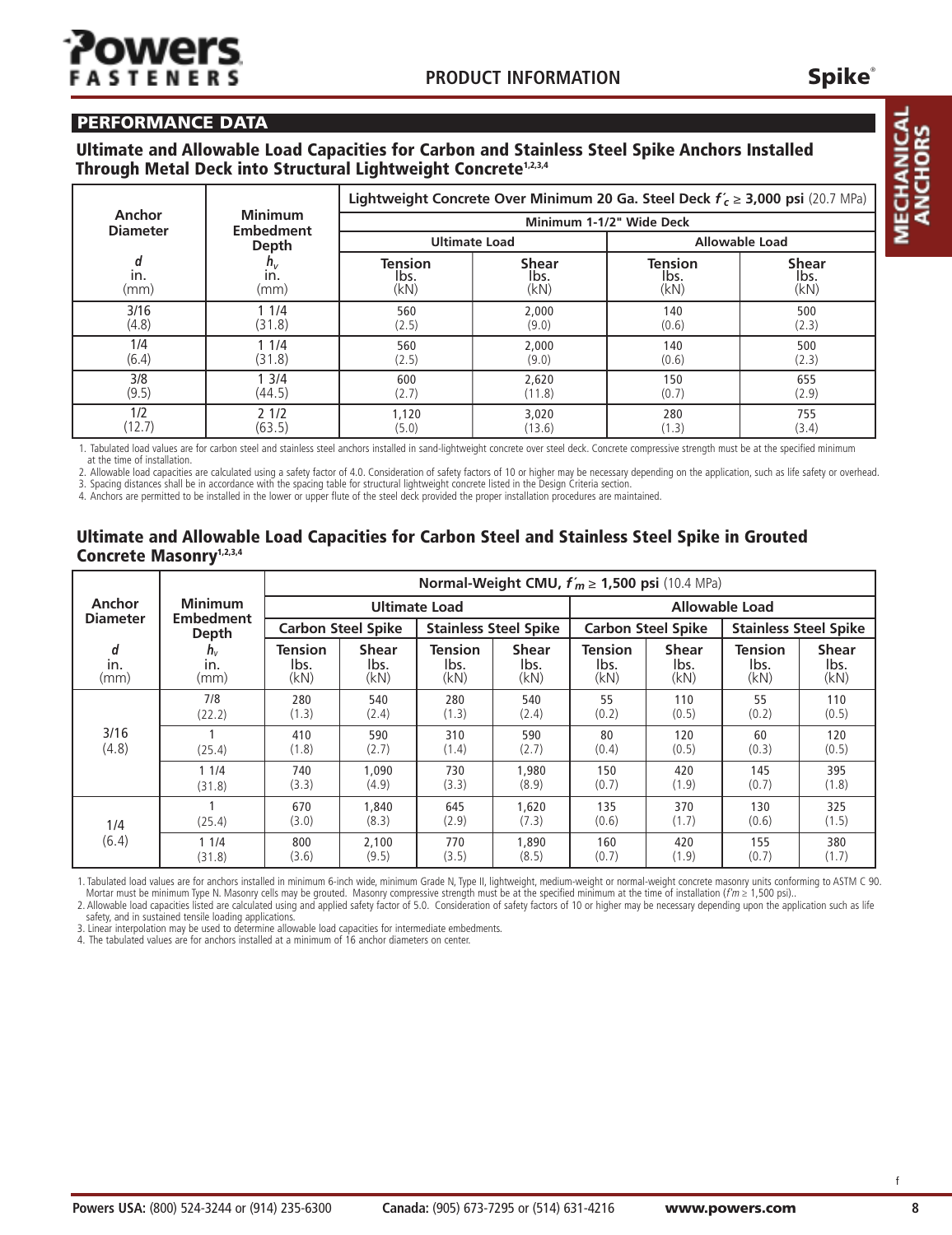**MECHANIC**<br>ANCHOR:



f

#### **DESIGN CRITERIA (ALLOWABLE STRESS DESIGN)**

#### **Combined Loading**

For anchors loaded in both shear and tension, the combination of loads should be proportioned as follows:

$$
\left(\frac{N_u}{N_n}\right) + \left(\frac{V_u}{V_n}\right) \le 1
$$

Where:  $N_u$  = Applied Service Tension Load *Nn* = Allowable Tension Load *Vu* = Applied Service Shear Load *Vn* = Allowable Shear Load

#### **Load Adjustment Factors for Spacing and Edge Distances in Concrete**

|                            | Anchor Installed in Normal-Weight Concrete |                                                    |                                |                                               |                                      |  |  |  |  |  |  |
|----------------------------|--------------------------------------------|----------------------------------------------------|--------------------------------|-----------------------------------------------|--------------------------------------|--|--|--|--|--|--|
| Anchor<br><b>Dimension</b> | Load<br><b>Type</b>                        | <b>Critical Distance</b><br>(Full Anchor Capacity) | Critical<br><b>Load Factor</b> | <b>Minimum Distance</b><br>(Reduced Capacity) | <b>Minimum</b><br><b>Load Factor</b> |  |  |  |  |  |  |
| Spacing (s)                | Tension and Shear                          | $S_{cr} = 2.0 h_v$                                 | $F_{N5} = F_{V5} = 1.0$        | $Smin = h_v$                                  | $F_{N_S} = F_{V_S} = 0.50$           |  |  |  |  |  |  |
| Edge Distance (c)          | <b>Tension</b>                             | $C_{cr} = 14d$                                     | $F_{Nc} = 1.0$                 | $C_{min} = 5d$                                | $F_{N_C} = 0.80$                     |  |  |  |  |  |  |
|                            | Shear                                      | $C_{cr} = 14d$                                     | $F_{Vc} = 1.0$                 | $C_{min} = 5d$                                | $F_{V_C} = 0.50$                     |  |  |  |  |  |  |

|                                         |                     | Anchor Installed in Structural Lightweight Concrete |                                |                                               |                                      |
|-----------------------------------------|---------------------|-----------------------------------------------------|--------------------------------|-----------------------------------------------|--------------------------------------|
| Anchor<br><b>Dimension</b>              | Load<br><b>Type</b> | <b>Critical Distance</b><br>(Full Anchor Capacity)  | Critical<br><b>Load Factor</b> | <b>Minimum Distance</b><br>(Reduced Capacity) | <b>Minimum</b><br><b>Load Factor</b> |
| Spacing (s)<br><b>Tension and Shear</b> |                     | $S_{cr} = 3.0 h_v$                                  | $F_{N5} = F_{V5} = 1.0$        | $Smin = 1.5 h_v$                              | $F_{N_S} = F_{V_S} = 0.50$           |
| Edge Distance (c)                       | <b>Tension</b>      | $C_{cr} = 14d$                                      | $F_{N_c} = 1.0$                | $C_{min} = 7d$                                | $F_{N_C} = 0.80$                     |
|                                         | Shear               | $C_{cr} = 14d$                                      | $F_V = 1.0$                    | $C_{min} = 7d$                                | $F_{V_C} = 0.50$                     |

1. Allowable load values found in the performance data tables are multiplied by reduction factors when anchor spacing or edge distances are less than critical distances. Linear interpolation is allowed for intermediate anchor spacing and edge distances between critical and minimum distances. When an anchor is affected by both reduced spacing and edge distance, the spacing and edge reduction factors must be combined (multiplied). Multiple reduction factors for anchor spacing and edge distance may be required depending on the anchor group configuration.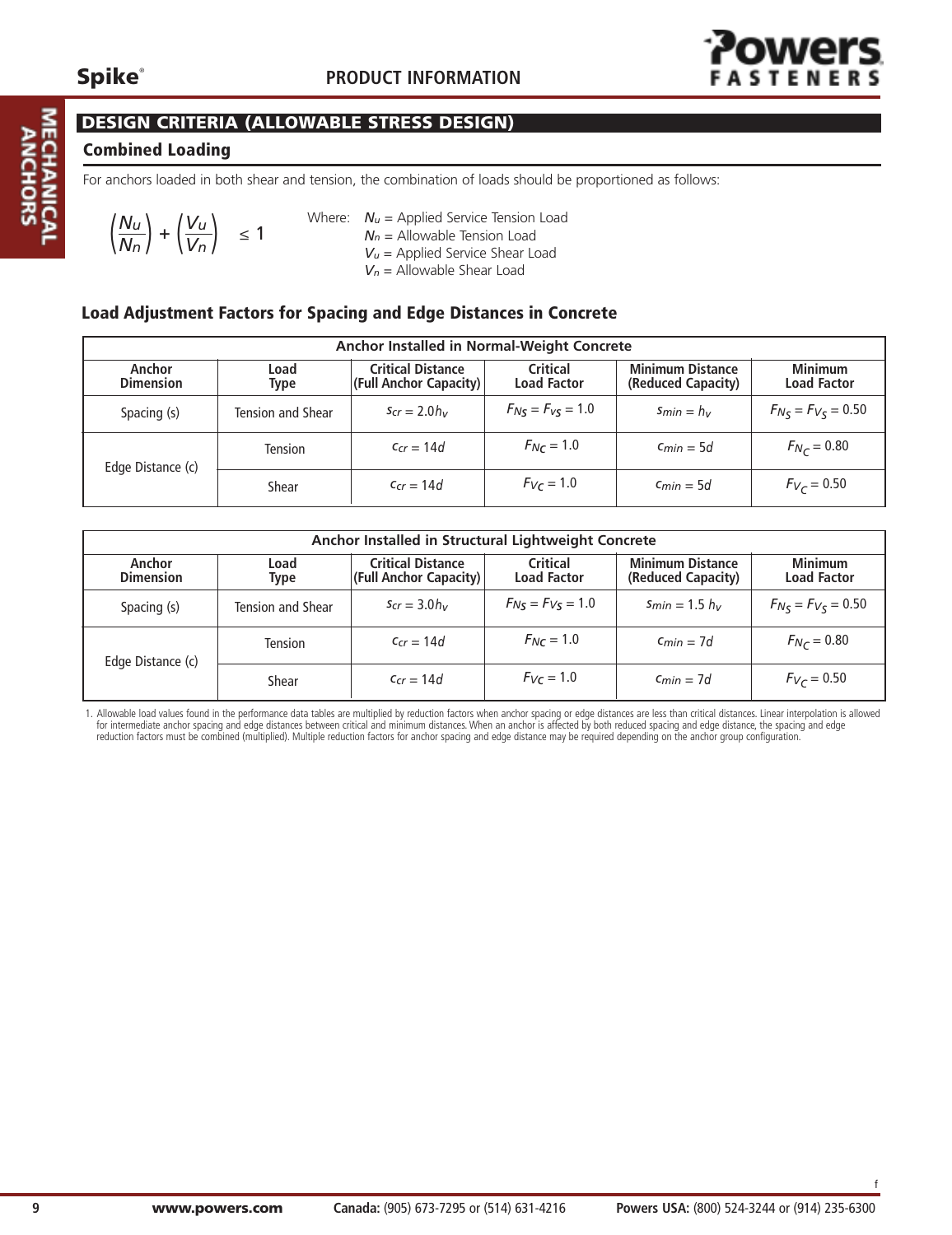## wers **STENERS**

#### **PRODUCT INFORMATION**

#### **DESIGN CRITERIA (ALLOWABLE STRESS DESIGN)**

#### **Load Adjustment Factors for Normal-Weight Concrete**

|                 |                |      |      |      |      |      |      | Spacing, Tension (F <sub>NS</sub> ) & Shear (F <sub>VS</sub> ) |      |
|-----------------|----------------|------|------|------|------|------|------|----------------------------------------------------------------|------|
|                 | Dia. (in.)     |      | 3/16 |      |      | 1/4  |      | 3/8                                                            | 1/2  |
| $h_v$ (in.)     |                | 7/8  |      | 11/4 | 7/8  | 11/4 |      | 21/2                                                           | 23/4 |
|                 | $S_{cr}$ (in.) | 13/4 | 2    | 21/2 | 13/4 | 2    | 21/2 | 5                                                              | 51/2 |
| $S_{min}$ (in.) |                | 7/8  | 1    | 11/4 | 7/8  |      | 11/4 | 21/2                                                           | 23/4 |
|                 | 7/8            | 0.50 |      |      | 0.50 |      |      |                                                                |      |
|                 |                | 0.57 | 0.50 |      | 0.57 | 0.50 |      |                                                                |      |
|                 | 1/4            | 0.71 | 0.63 | 0.50 | 0.71 | 0.63 | 0.50 |                                                                |      |
|                 | 1/2            | 0.86 | 0.75 | 0.60 | 0.86 | 0.75 | 0.60 |                                                                |      |
| (inches)        | 13/4           | 1.00 | 0.88 | 0.70 | 1.00 | 0.88 | 0.70 |                                                                |      |
| S               | 2              |      | 1.00 | 0.80 |      | 1.00 | 0.80 |                                                                |      |
|                 | 21/2           |      |      | 1.00 |      |      | 1.00 | 0.50                                                           |      |
| Spacing,        | 23/4           |      |      |      |      |      |      | 0.55                                                           | 0.50 |
|                 | 3              |      |      |      |      |      |      | 0.60                                                           | 0.55 |
|                 | 4              |      |      |      |      |      |      | 0.80                                                           | 0.73 |
|                 | 5              |      |      |      |      |      |      | 1.00                                                           | 0.91 |
|                 | 51/2           |      |      |      |      |      |      |                                                                | 1.00 |

Notes: For anchors loaded in tension and shear, the critical spacing *(scr)* is equal to 2 embedment depths (2 *hv*) at which the anchor achieves 100% of load. Minimum spacing *(smin)* is equal to 1 embedment depth  $(h_v)$  at which the anchor achieves 50% of load.



Notes: For anchors loaded in tension, the critical edge distance *(ccr)* is equal to 14 anchor diameters (14*d*) at which the anchor achieves 100% of load. Minimum edge distance *(cmin)* is equal to 5 anchor diameters (5*d*) at which the anchor achieves 50% of load.



Notes: For anchors loaded in shear, the critical edge distance *(ccr)* is equal to 14 anchor diameters (14*d*) at which the anchor achieves 100% of load. Minimum edge distance *(cmin)* is equal to 5 anchor diameters (5*d*) at which the anchor achieves 25% of load.



|                  |                         |      | Edge Distance, Tension $(F_{NC})$ |      |      |
|------------------|-------------------------|------|-----------------------------------|------|------|
|                  | $\overline{Dia.}$ (in.) | 3/16 | 1/4                               | 3/8  | 1/2  |
|                  | $C_{cr}$ (in.)          | 25/8 | 31/2                              | 51/4 |      |
| $C_{min}$ (in.)  |                         |      | 11/4                              | 17/8 | 21/2 |
|                  |                         | 0.50 |                                   |      |      |
|                  | 11/4                    | 0.59 | 0.50                              |      |      |
| (inches)         | 17/8                    | 0.78 | 0.64                              | 0.50 |      |
|                  | 2                       | 0.81 | 0.67                              | 0.52 |      |
|                  | 21/2                    | 0.96 | 0.78                              | 0.59 | 0.50 |
| $\mathbf \omega$ | 25/8                    | 1.00 | 0.81                              | 0.61 | 0.51 |
| Distance,        | 3                       |      | 0.89                              | 0.67 | 0.56 |
|                  | 31/2                    |      | 1.00                              | 0.74 | 0.61 |
|                  | 4                       |      |                                   | 0.81 | 0.67 |
|                  | 5                       |      |                                   | 0.96 | 0.78 |
| Edge             | 51/4                    |      |                                   | 1.00 | 0.81 |
|                  | 6                       |      |                                   |      | 0.89 |
|                  | 7                       |      |                                   |      | 1.00 |

|           | Edge Distance, Shear (Fvc) |      |            |      |      |  |  |  |  |  |
|-----------|----------------------------|------|------------|------|------|--|--|--|--|--|
|           | $Dia.$ (in.)               | 3/16 | 1/4<br>3/8 |      | 1/2  |  |  |  |  |  |
|           | $c_{cr}$ (in.)             | 25/8 | 31/2       | 51/4 |      |  |  |  |  |  |
|           | $C_{min}$ (in.)            |      | 11/4       | 17/8 | 21/2 |  |  |  |  |  |
|           |                            | 0.25 |            |      |      |  |  |  |  |  |
|           | 1/4                        | 0.39 | 0.25       |      |      |  |  |  |  |  |
|           | 17/8                       | 0.67 | 0.46       | 0.25 |      |  |  |  |  |  |
| (inches)  | $\mathcal{P}$              | 0.72 | 0.50       | 0.28 |      |  |  |  |  |  |
|           | 21/2                       | 0.94 | 0.67       | 0.39 | 0.25 |  |  |  |  |  |
| ں         | 25/8                       | 1.00 | 0.71       | 0.42 | 0.27 |  |  |  |  |  |
|           | 3                          |      | 0.83       | 0.50 | 0.33 |  |  |  |  |  |
| Distance, | 31/2                       |      | 1.00       | 0.61 | 0.42 |  |  |  |  |  |
|           | 4                          |      |            | 0.72 | 0.50 |  |  |  |  |  |
|           | 5                          |      |            | 0.94 | 0.67 |  |  |  |  |  |
| Edge      | 51/4                       |      |            | 1.00 | 0.71 |  |  |  |  |  |
|           | 6                          |      |            |      | 0.83 |  |  |  |  |  |
|           |                            |      |            |      | 1.00 |  |  |  |  |  |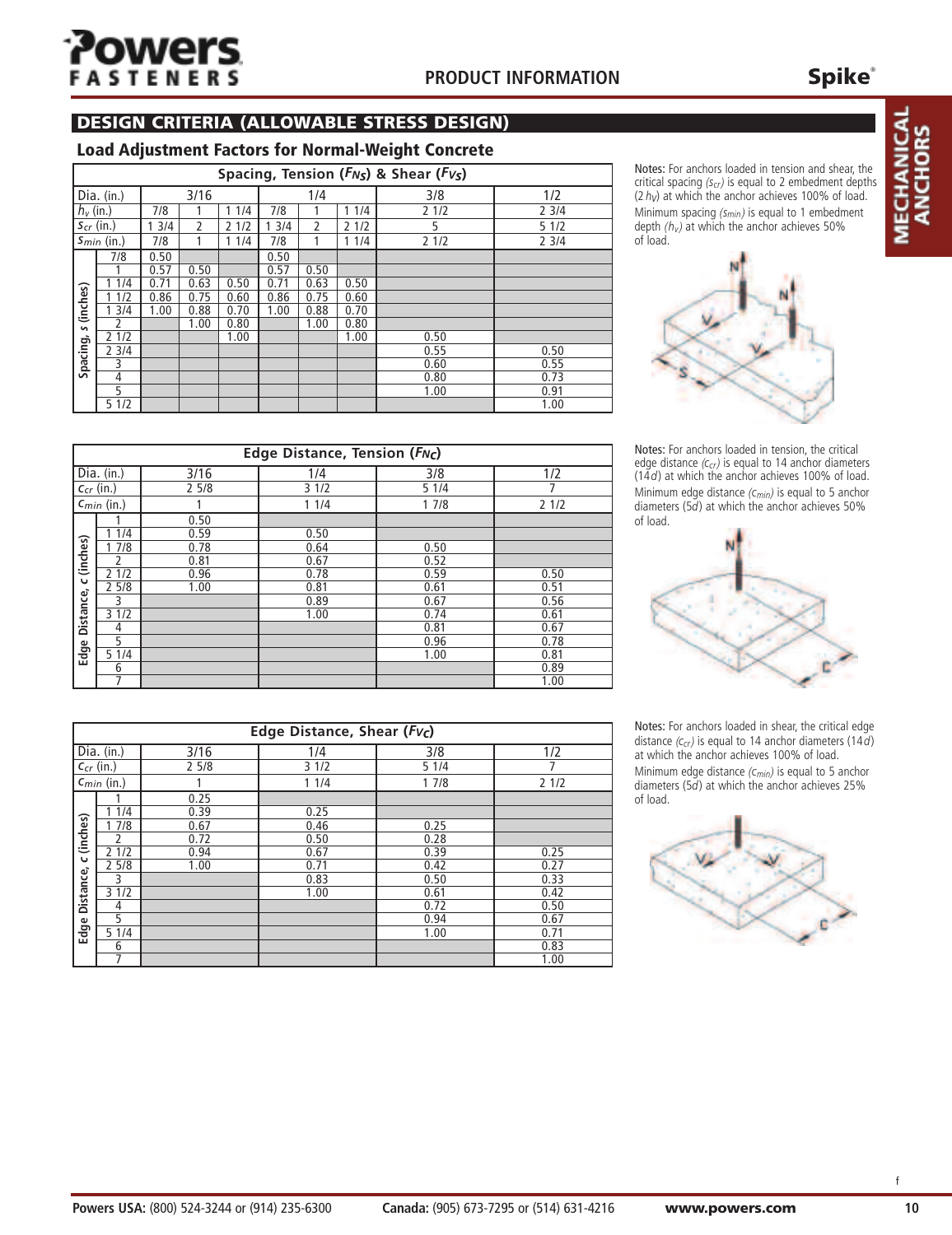**MEC** 



#### **DESIGN CRITERIA (ALLOWABLE STRESS DESIGN)**

|                                                                 | Load Adjustment Factors for Structural Lightweight Concrete |      |             |      |             |      |       |                                                    |      |  |
|-----------------------------------------------------------------|-------------------------------------------------------------|------|-------------|------|-------------|------|-------|----------------------------------------------------|------|--|
|                                                                 |                                                             |      |             |      |             |      |       | Spacing, Tension ( $F_{NS}$ ) & Shear ( $F_{VS}$ ) |      |  |
|                                                                 | Dia. (in.)                                                  |      | 3/16<br>1/4 |      |             |      | 3/8   | 1/2                                                |      |  |
| $h_v$ (in.)                                                     |                                                             | 7/8  |             | 11/4 | 7/8<br>11/4 |      |       | 21/2                                               | 23/4 |  |
| $S_{cr}$ (in.)                                                  |                                                             | 25/8 | 3           | 33/4 | 25/8        | 3    | 3 3/4 | 71/2                                               | 81/4 |  |
| 17/8<br>13/8<br>13/8<br>11/2<br>11/2<br>17/8<br>$S_{min}$ (in.) |                                                             | 33/4 | 4 1/8       |      |             |      |       |                                                    |      |  |
|                                                                 | 3/8                                                         | 0.50 |             |      | 0.50        |      |       |                                                    |      |  |
|                                                                 | 11/2                                                        | 0.57 | 0.50        |      | 0.57        | 0.50 |       |                                                    |      |  |
|                                                                 | 7/8                                                         | 0.71 | 0.63        | 0.50 | 0.71        | 0.63 | 0.50  |                                                    |      |  |
|                                                                 | 1/2                                                         | 0.57 | 0.50        | 0.40 | 0.57        | 0.50 | 0.40  |                                                    |      |  |
| (inches)                                                        | 25/8                                                        | 1.00 | 0.88        | 0.70 | 1.00        | 0.88 | 0.70  |                                                    |      |  |
|                                                                 | 3                                                           |      | 1.00        | 0.80 |             | 1.00 | 0.80  |                                                    |      |  |
| $\mathbf{v}$                                                    | 33/4                                                        |      |             | 1.00 |             |      | 1.00  | 0.50                                               |      |  |
|                                                                 | 4                                                           |      |             |      |             |      |       | 0.53                                               |      |  |
|                                                                 | 4 1/8                                                       |      |             |      |             |      |       | 0.55                                               | 0.50 |  |
| Spacing,                                                        | 5                                                           |      |             |      |             |      |       | 0.67                                               | 0.61 |  |
|                                                                 | 6                                                           |      |             |      |             |      |       | 0.80                                               | 0.73 |  |
|                                                                 | 7                                                           |      |             |      |             |      |       | 0.93                                               | 0.85 |  |
|                                                                 | 7 1/2                                                       |      |             |      |             |      |       | 1.00                                               | 0.91 |  |
|                                                                 | 8 1/4                                                       |      |             |      |             |      |       |                                                    | 1.00 |  |

Notes: For anchors loaded in tension and shear, the critical spacing *(scr)* is equal to 3 embedment depths  $(3h_V)$  at which the anchor achieves 100% of load. Minimum spacing *(smin)* is equal to 1.5 embedment depth  $(1.5h_v)$  at which the anchor achieves 50% of load.



Notes: For anchors loaded in tension, the critical edge distance *(c<sub>cr</sub>)* is equal to 14 anchor diameters (14*d*) at which the anchor achieves 100% of load. Minimum edge distance *(cmin)* is equal to 7 anchor diameters (7*d*) at which the anchor achieves 50% of load.



Notes: For anchors loaded in shear, the critical edge distance *(ccr)* is equal to 14 anchor diameters (14*d*) at which the anchor achieves 100% of load. Minimum edge distance *(cmin)* is equal to 7 anchor diameters (7*d*) at which the anchor achieves 40% of load.



|                  | Edge Distance, Tension (FNc) |      |      |      |      |                    |  |  |  |  |  |
|------------------|------------------------------|------|------|------|------|--------------------|--|--|--|--|--|
|                  | Dia. (in.)                   | 3/16 | 1/4  | 3/8  | 1/2  | edge di<br>(14d) a |  |  |  |  |  |
|                  | $C_{cr}$ (in.)               | 25/8 | 31/2 | 51/4 |      | Minimu             |  |  |  |  |  |
|                  | $C_{min}$ (in.)              | 13/8 | 13/4 | 25/8 | 31/2 | diamete            |  |  |  |  |  |
|                  | 3/8                          | 0.50 |      |      |      | of load.           |  |  |  |  |  |
| (inches)         | 3/4                          | 0.67 | 0.50 |      |      |                    |  |  |  |  |  |
|                  |                              | 0.76 | 0.57 |      |      |                    |  |  |  |  |  |
|                  | 25/8                         | 1.00 | 0.75 | 0.50 |      |                    |  |  |  |  |  |
| $\mathbf \omega$ | 3                            |      | 0.86 | 0.57 |      |                    |  |  |  |  |  |
| Distance,        | 31/2                         |      | 1.00 | 0.67 | 0.50 |                    |  |  |  |  |  |
|                  | 4                            |      |      | 0.76 | 0.57 |                    |  |  |  |  |  |
|                  | 5                            |      |      | 0.95 | 0.71 |                    |  |  |  |  |  |
|                  | 51/4                         |      |      | 1.00 | 0.75 |                    |  |  |  |  |  |
| Edge             | 6                            |      |      |      | 0.86 |                    |  |  |  |  |  |
|                  |                              |      |      |      | 1.00 |                    |  |  |  |  |  |

|                  | Edge Distance, Shear (Fvc) |      |      |      |      |  |  |  |  |  |  |
|------------------|----------------------------|------|------|------|------|--|--|--|--|--|--|
|                  | $\overline{Dia.}$ (in.)    | 3/16 | 1/4  | 3/8  | 1/2  |  |  |  |  |  |  |
|                  | $c_{cr}$ (in.)             | 25/8 | 31/2 | 51/4 |      |  |  |  |  |  |  |
|                  | $C_{min}$ (in.)            | 13/8 | 13/4 | 25/8 | 31/2 |  |  |  |  |  |  |
|                  | 3/8                        | 0.40 |      |      |      |  |  |  |  |  |  |
| (inches)         | $\overline{3/4}$           | 0.60 | 0.40 |      |      |  |  |  |  |  |  |
|                  | <sup>2</sup>               | 0.71 | 0.49 |      |      |  |  |  |  |  |  |
|                  | 25/8                       | 1.00 | 0.70 | 0.40 |      |  |  |  |  |  |  |
| $\mathbf \omega$ | 3                          |      | 0.83 | 0.49 |      |  |  |  |  |  |  |
| Distance,        | 31/2                       |      | 1.00 | 0.60 | 0.40 |  |  |  |  |  |  |
|                  | 4                          |      |      | 0.71 | 0.49 |  |  |  |  |  |  |
|                  | 5                          |      |      | 0.94 | 0.66 |  |  |  |  |  |  |
|                  | 51/4                       |      |      | 1.00 | 0.70 |  |  |  |  |  |  |
| Edge             | 6                          |      |      |      | 0.83 |  |  |  |  |  |  |
|                  | 7                          |      |      |      | 1.00 |  |  |  |  |  |  |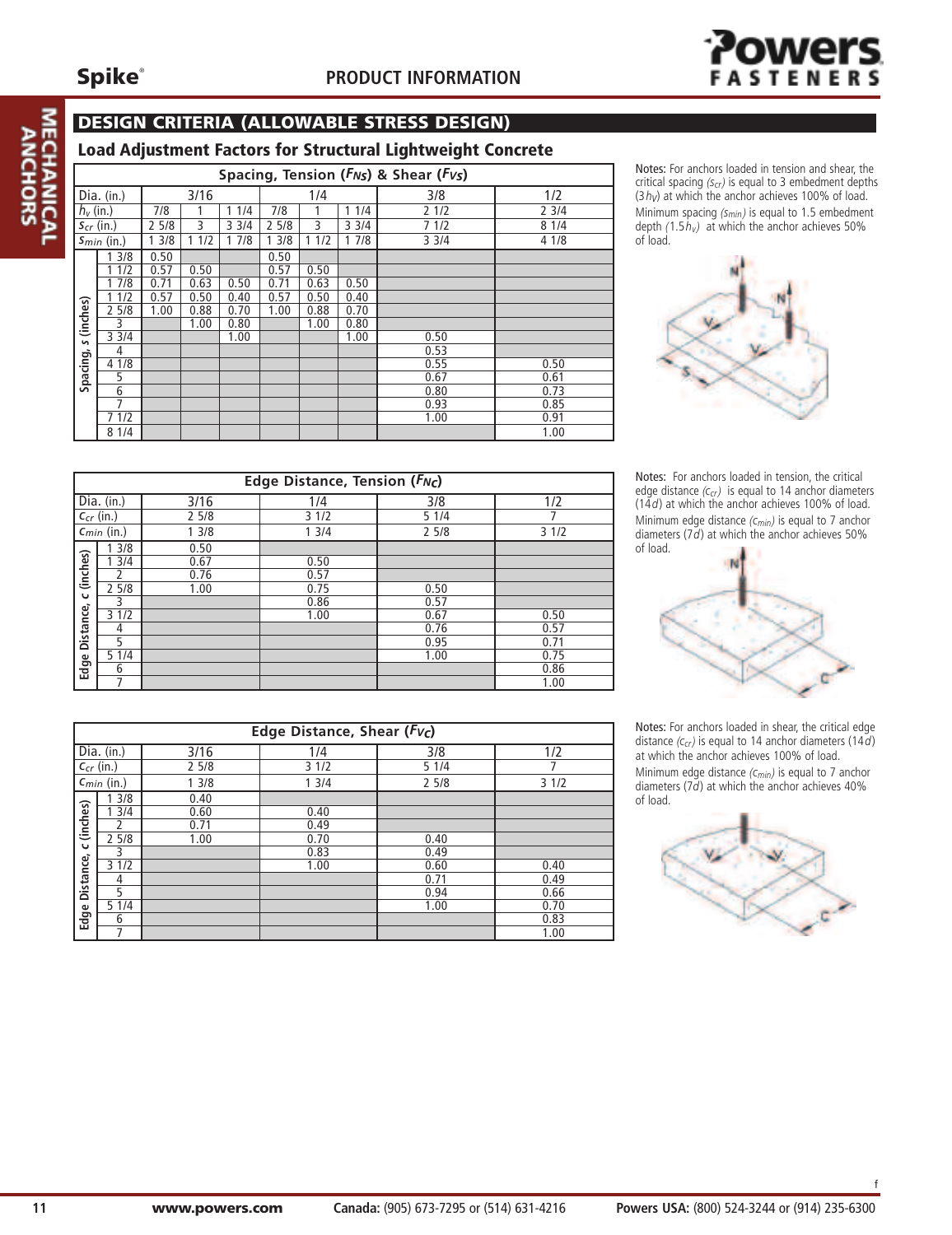## **Spike**®

#### **ORDERING INFORMATION**

#### **Mushroom Head Carbon Steel Spike (Tamperproof)**

| Cat. No. | <b>Anchor Size</b>     | <b>Drill Diameter</b> | Min. Embed. | Std. Box | <b>Std. Carton</b> | Wt./100        |
|----------|------------------------|-----------------------|-------------|----------|--------------------|----------------|
| 5502     | $3/16"$ x 1"           | 3/16"                 | 7/8"        | 100      | 1,000              | 11/4           |
| 5503     | $3/16$ " x 1 1/4"      | 3/16"                 | $7/8$ "     | 100      | 1,000              | 11/2           |
| 5504     | $3/16"$ x 1 1/2"       | 3/16"                 | 11/4"       | 100      | 1,000              | 13/4           |
| 5506     | $3/16"$ x 2"           | 3/16"                 | 11/4        | 100      | 1,000              | $\overline{2}$ |
| 5508     | 3/16" x 2 1/2"         | 3/16                  | 11/4        | 100      | 1,000              | $\overline{2}$ |
| 5510     | $3/16"$ x 3"           | 3/16"                 | 11/4"       | 100      | 1,000              | 21/2           |
| 5511     | 3/16" x 3 1/2"         | 3/16"                 | 11/4"       | 100      | 1,000              | 31/2           |
| 5512     | $3/16"$ x 4"           | 3/16"                 | 11/4"       | 100      | 500                | 4              |
| 5522     | $1/4$ " x 1"           | 1/4"                  | 7/8"        | 100      | 1,000              | 11/2           |
| 5523     | $1/4$ " x 1 $1/4$ "    | $1/4$ "               | 1"          | 100      | 1,000              | 21/4           |
| 5524     | $1/4$ " x 1 $1/2$ "    | 1/4"                  | 11/4"       | 100      | 1,000              | 21/2           |
| 5526     | $1/4$ " x 2"           | 1/4"                  | 11/4"       | 100      | 1,000              | 3              |
| 5528     | $1/4$ " x 2 $1/2$ "    | 1/4"                  | 11/4        | 100      | 1,000              | $\overline{4}$ |
| 5530     | $1/4$ " x 3"           | 1/4"                  | 11/4"       | 100      | 1,000              | 41/2           |
| 5531     | $1/4$ " x 3 $1/2$ "    | $1/4$ "               | 11/4"       | 100      | 1,000              | 41/2           |
| 5532     | $\overline{1/4}$ x 4"  | $1/4$ "               | 11/4        | 100      | 1,000              | 51/2           |
| 5546     | $3/8$ " x 2"           | 3/8"                  | 13/4"       | 25       | 250                | 71/2           |
| 5548     | 3/8" x 2 1/2"          | 3/8"                  | 13/4"       | 25       | 250                | 9              |
| 5550     | $3/8$ " x $3$ "        | 3/8"                  | 13/4"       | 25       | 250                | 10             |
| 5551     | $3/8$ " x 3 1/2"       | 3/8"                  | 13/4"       | 25       | 250                | 11             |
| 5552     | $3/8$ " x 4            | $3/8$ "               | 13/4"       | 25       | 250                | 11             |
| 5554     | $3/8$ " x 5            | $3/8$ "               | 13/4''      | 25       | 250                | 11             |
| 5556     | $\overline{3}/8''$ x 6 | $3/8$ "               | 13/4"       | 25       | 250                | 11             |
| 5569     | $1/2$ " x 2 3/4"       | $1/2$ "               | $2 - 1/2"$  | 50       | 200                | 13             |
| 5571     | $1/2$ " x 3 $1/2$ "    | $1/2$ <sup>"</sup>    | $2 - 1/2"$  | 50       | 150                | 13             |
| 5572     | $1/2$ " x 4"           | $1/2$ "               | $2 - 1/2"$  | 25       | 150                | 13             |
| 5574     | $1/2$ " x 5"           | $1/2$ "               | $2 - 1/2"$  | 25       | 150                | 13             |
| 5577     | $1/2$ " x 6 $1/2$ "    | $1/2$ "               | $2 - 1/2"$  | 25       | 150                | 13             |

The published length is measured from below the head to the end of the anchor.

#### **Flat Head Carbon Steel Spike (Tamperproof)**

| Cat. No. | <b>Anchor Size</b>  | <b>Drill Diameter</b> | Min. Embed. | Std. Box | <b>Std. Carton</b> | Wt./100 |
|----------|---------------------|-----------------------|-------------|----------|--------------------|---------|
| 5608     | 3/16" x 2 1/2"      | 3/16"                 | 11/4"       | 100      | 1,000              |         |
| 5610     | $3/16" \times 3"$   | 3/16"                 | 11/4"       | 100      | 1,000              | 21/2    |
| 5612     | $3/16" \times 4"$   | 3/16"                 | 11/4"       | 100      | 1,000              | 4       |
| 5624     | $1/4$ " x 1 $1/2$ " | 1/4"                  | 11/4"       | 100      | 1,000              | 21/2    |
| 5626     | $1/4$ " $\times$ 2" | 1/4"                  | 11/4"       | 100      | 1,000              |         |
| 5628     | $1/4$ " x 2 $1/2$ " | 1/4"                  | 11/4"       | 100      | 1,000              | 33/4    |
| 5630     | $1/4$ " $\times$ 3" | 1/4"                  | 11/4"       | 100      | 1,000              | 41/2    |
| 5631     | $1/4$ " x 3 $1/2$ " | 1/4"                  | 11/4"       | 100      | 1,000              |         |
| 5632     | $1/4$ " $\times$ 4" | $1/4$ "               | 11/4"       | 100      | 500                | 53/4    |

The published length is the overall length of the anchor.

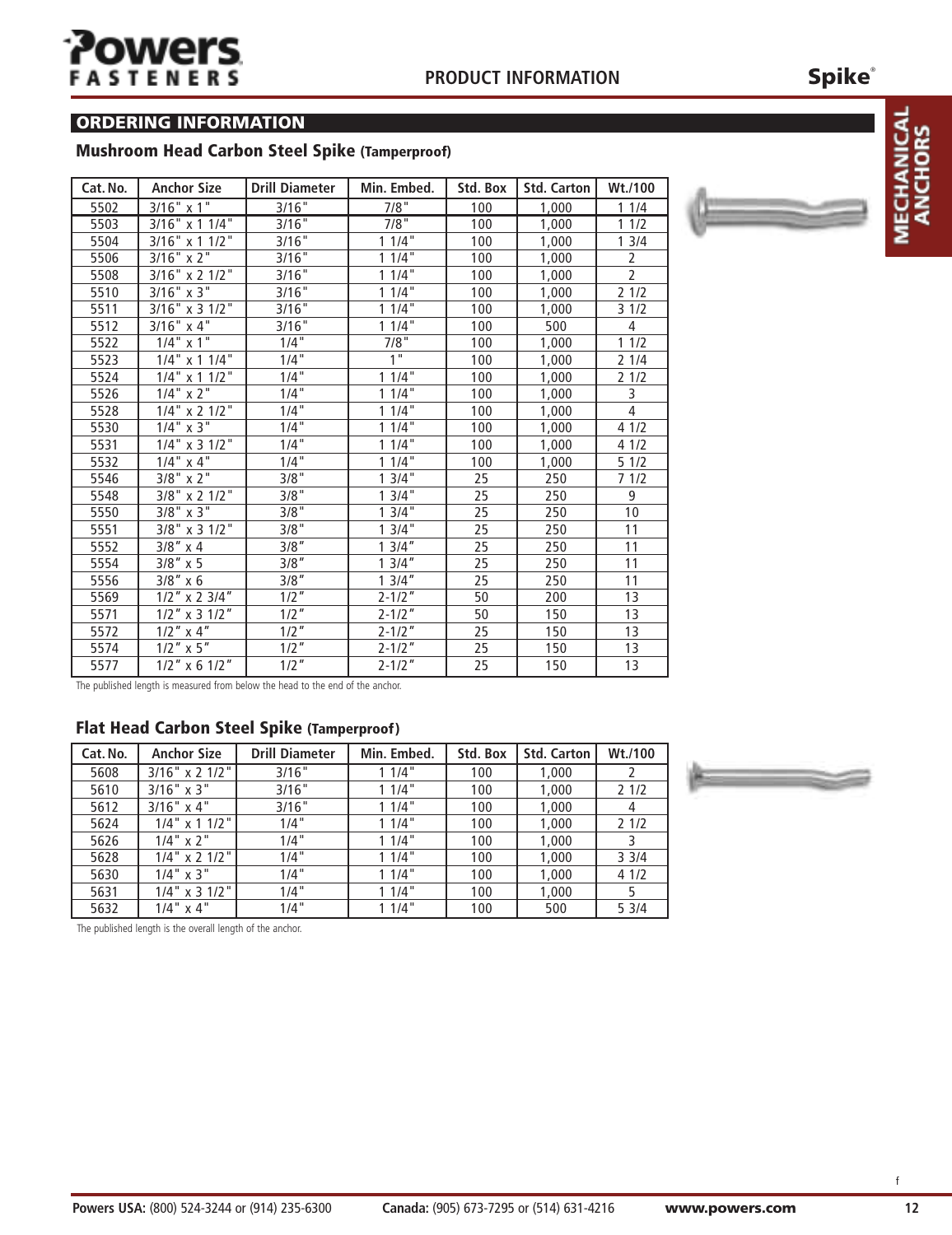### **ORDERING INFORMATION**

#### **Mushroom Head Type 316 Stainless Spike (Tamperproof)**

| Cat. No. | <b>Anchor Size</b>  | <b>Drill Diameter</b> | Min. Embed. | Std. Box | <b>Std. Carton</b> | Wt./100 |
|----------|---------------------|-----------------------|-------------|----------|--------------------|---------|
| 6602     | $3/16" \times 1"$   | 3/16"                 | 7/8"        | 100      | 1,000              | 11/4    |
| 6603     | $3/16"$ x 1 1/4"    | 3/16"                 | 7/8"        | 100      | 1,000              | 11/2    |
| 6604     | $3/16$ " x 1 1/2"   | 3/16"                 | 7/8"        | 100      | 1,000              | 13/4    |
| 6606     | $3/16"$ x 2"        | 3/16"                 | 7/8"        | 100      | 1,000              | 2       |
| 6623     | $1/4$ " x 1 $1/4$ " | 1/4"                  | 7/8"        | 100      | 1,000              | 21/4    |
| 6624     | $1/4$ " x 1 $1/2$ " | 1/4"                  | 7/8"        | 100      | 1,000              | 21/2    |
| 6626     | $1/4$ " $\times$ 2" | 1/4"                  | 7/8"        | 100      | 1,000              | 3       |
| 6628     | $1/4$ " x 2 $1/2$ " | 1/4"                  | 7/8"        | 100      | 1,000              | 4       |
| 6630     | $1/4$ " $\times$ 3" | 1/4"                  | 7/8"        | 100      | 1,000              | 41/2    |
| 6646     | $3/8$ " x 2"        | 3/8"                  | 7/8"        | 25       | 250                | 7 1/2   |
| 6648     | $3/8$ " x 2 1/2"    | 3/8"                  | 13/4"       | 25       | 250                | 9       |
| 6650     | $3/8$ " $\times$ 3" | 3/8"                  | 13/4"       | 25       | 250                | 10      |



The published length is measured from below the head to the end of the anchor.

#### **Pipe Spike**

| Cat. No. | <b>Anchor Size</b> | <b>Drill Diameter</b> | Min. Embed. | Std. Box | Std. Carton L | Wt./100 |
|----------|--------------------|-----------------------|-------------|----------|---------------|---------|
| 3755     | 1/4"               | 3/16"                 | 1/4"        | 100      | 1,000         |         |
| 3758     | 3/8"               | 1/4"                  | 13/4"       | 50       | 500           |         |

Designed for rod hanging.

#### **Tie-Wire Spike**

| Catalog<br><b>Number</b> | Anchor<br><b>Size</b> | <b>Drill</b><br><b>Diameter</b> | <b>Minimum</b><br>Embed. | <b>Tie Wire</b><br><b>Hole Size</b> | <b>Standard</b><br><b>Box</b> | <b>Standard</b><br>Carton | Wt./100 |
|--------------------------|-----------------------|---------------------------------|--------------------------|-------------------------------------|-------------------------------|---------------------------|---------|
| 3756                     | 3/16"                 | 3/16"                           | 1/8"                     | 3/16"                               | 100                           | 500                       |         |
| 3759                     | 1/4"                  | 1/4"                            | 1/8"                     | $9/32$ "                            | 100                           | 500                       | 2 1/2   |

Designed for suspended ceilings.

#### **Forming Spike**

| Cat. No. | <b>Anchor Size</b> | <b>Drill Diameter</b> | Min. Embed. | Std. Box | <b>Std. Carton</b> | Wt./100 |
|----------|--------------------|-----------------------|-------------|----------|--------------------|---------|
| 3795     | $3/16$ " x 1 1/2"  | 3/16"                 | 11/4"       | 100      | 1,000              | 2 1/2   |
| 3796     | $3/16" \times 2"$  | 3/16"                 | 11/4"       | 100      | 1,000              |         |
| 3797     | $3/16"$ x 2 3/4"   | 3/16"                 | 11/4"       | 100      | 1,000              |         |
| 3794     | $1/4$ " x 2 3/4"   | 1/4"                  | 11/4"       | 100      | 1,000              |         |

f

Designed for concrete forming. The published length is measured from below the head to the end of the anchor.